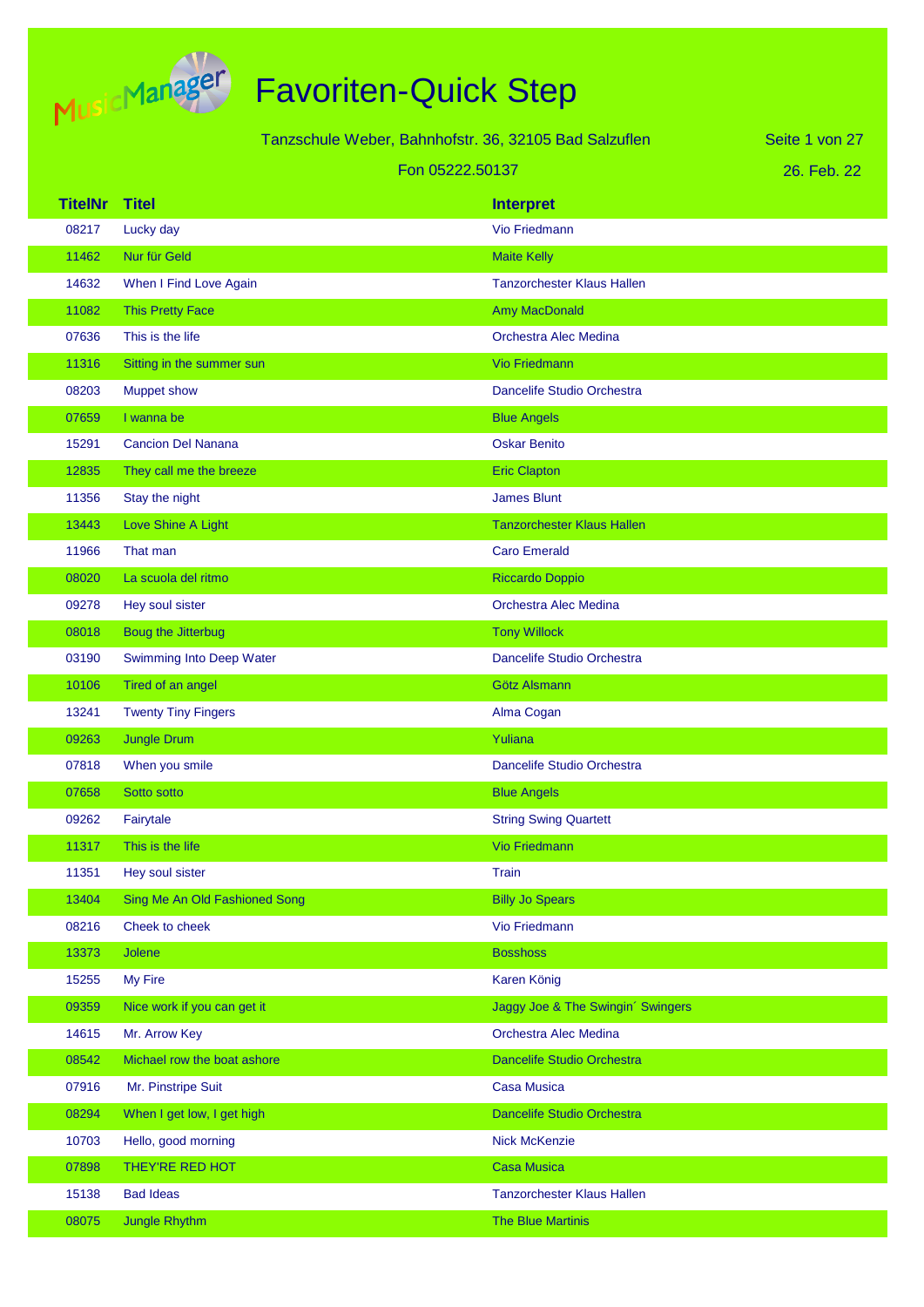

| Tanzschule Weber, Bahnhofstr. 36, 32105 Bad Salzuflen |                                      |                                          | Seite 2 von 27 |
|-------------------------------------------------------|--------------------------------------|------------------------------------------|----------------|
|                                                       | Fon 05222.50137                      |                                          | 26. Feb. 22    |
| <b>TitelNr</b>                                        | <b>Titel</b>                         | <b>Interpret</b>                         |                |
| 08073                                                 | <b>Yes My Darling Daughter</b>       | <b>Regina Mestre</b>                     |                |
| 08021                                                 | Rompin & Stompin                     | Bulgy Pete Witty & The downtown brassist |                |
| 07816                                                 | <b>Alligator shoes</b>               | Dancelife Studio Orchestra               |                |
| 10794                                                 | <b>Speak low</b>                     | <b>Claude Blouin</b>                     |                |
| 07660                                                 | Sing a song                          | <b>Blue Angels</b>                       |                |
| 09360                                                 | Scothin' with the soda               | Vincenzo Vasi & Maurizio Ricci           |                |
| 08205                                                 | Ill be there for you                 | Dancelife Studio Orchestra               |                |
| 09220                                                 | Tie a yellow ribbon                  | <b>Max Bygraves</b>                      |                |
| 07661                                                 | Jessica                              | Dancelife Studio Orchestra               |                |
| 08019                                                 | It's a good day                      | <b>Cathy &amp; The Swingatonics</b>      |                |
| 10894                                                 | <b>Blue skies</b>                    | Pasadena Roof Orchestra                  |                |
| 08912                                                 | <b>Hey</b>                           | <b>Blue Angels</b>                       |                |
| 08425                                                 | Oh lonesome me                       | The Ray Hamilton Ballroom Orchestra      |                |
| 07697                                                 | Pon de replay                        | <b>Dancelife Studio Orchestra</b>        |                |
| 00455                                                 | <b>Miss Chatelaine</b>               | Dancelife Studio Orchestra               |                |
| 09362                                                 | <b>Sparkling diamonds</b>            | <b>Paola Fabris</b>                      |                |
| 08072                                                 | <b>Grim, Grinning Ghosts</b>         | <b>Big Band Batty Bernie</b>             |                |
| 10072                                                 | Let's face the music and dance       | <b>Vic Damone</b>                        |                |
| 08293                                                 | Bye bye Love                         | Dancelife Studio Orchestra               |                |
| 08093                                                 | <b>Istanbul - Not Constantinople</b> | <b>Swing City Giants</b>                 |                |
| 09230                                                 | Everybody loves my Baby              | Max Bygraves                             |                |
| 08204                                                 | Who's that man                       | <b>Dancelife Studio Orchestra</b>        |                |
| 08055                                                 | Go Big Daddy                         | CasaPhon                                 |                |
| 07785                                                 | Chicago                              | Prandi's Dance Orchestra                 |                |
| 07897                                                 | <b>HEART OF GLASS</b>                | <b>Casa Musica</b>                       |                |
| 08036                                                 | Tropicana                            | <b>CasaPhon</b>                          |                |
| 09221                                                 | Dancing in the dark                  | <b>Max Bygraves</b>                      |                |
| 08095                                                 | <b>Honey Rag</b>                     | <b>Ragtime Band</b>                      |                |
| 09361                                                 | <b>Tap Dancin' Time</b>              | <b>Werner Tauber</b>                     |                |
| 09583                                                 | Big and bad                          | Dancelife Studio Orchestra               |                |
| 08295                                                 | <b>Together</b>                      | Dancelife Studio Orchestra               |                |
| 09582                                                 | Jumpin jack                          | Dancelife Studio Orchestra               |                |
| 10270                                                 | When you smile                       | verschiedene Interpreten                 |                |
| 08056                                                 | <b>Jump Club</b>                     | <b>CasaPhon</b>                          |                |
| 09446                                                 | Powder your face with sunshine       | Dancelife Studio Orchestra               |                |
| 08038                                                 | Run Llama Run                        | CasaPhon                                 |                |
| 08074                                                 | <b>King Swing</b>                    | <b>Swing City Giants</b>                 |                |
| 07915                                                 | It's Delovely                        | <b>Casa Musica</b>                       |                |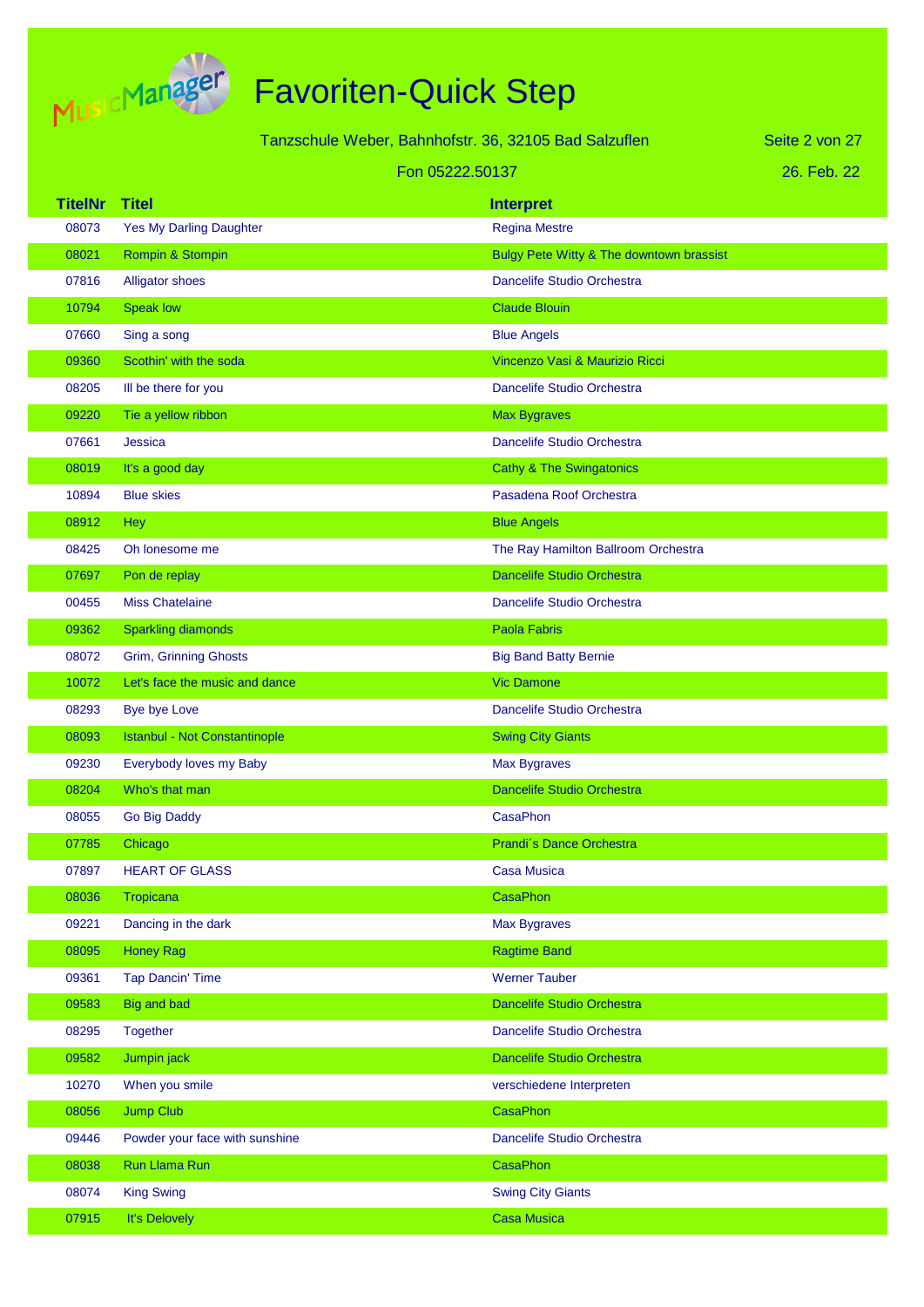

|                |                                | Tanzschule Weber, Bahnhofstr. 36, 32105 Bad Salzuflen | Seite 3 von 27 |
|----------------|--------------------------------|-------------------------------------------------------|----------------|
|                |                                | Fon 05222.50137                                       | 26. Feb. 22    |
| <b>TitelNr</b> | <b>Titel</b>                   | <b>Interpret</b>                                      |                |
| 08553          | So what's new                  | <b>Hugo Strasser</b>                                  |                |
| 08037          | <b>Pass That Peace Pipe</b>    | <b>CasaPhon</b>                                       |                |
| 09908          | Hooray for Hollywood           | <b>Nancy Sinatra</b>                                  |                |
| 09584          | <b>Hey Panucho</b>             | Dancelife Studio Orchestra                            |                |
| 08054          | Ain't What You Do              | <b>CasaPhon</b>                                       |                |
| 07784          | Tell him he's yours            | Prandi's Dance Orchestra                              |                |
| 10109          | Things we said today           | Götz Alsmann                                          |                |
| 09357          | <b>The Cookery</b>             | Vincenzo Vasi                                         |                |
| 07657          | My little village              | <b>Blue Angels</b>                                    |                |
| 09904          | Why do we call it love         | <b>Lisa Stansfield</b>                                |                |
| 09437          | <b>Undecided</b>               | Dancelife Studio Orchestra                            |                |
| 07783          | My blue heaven                 | Prandi's Dance Orchestra                              |                |
| 07692          | Come to me                     | Dancelife Studio Orchestra                            |                |
| 08134          | Run Little Raindrop Run        | <b>Josephine Bradley</b>                              |                |
| 08057          | Swing It, Baby!                | <b>CasaPhon</b>                                       |                |
| 08094          | You Can't Go Wrong Doin' Right | <b>Steve Tropic &amp; The Pinstripes</b>              |                |
| 09422          | Mr. Pinstripe                  | Dancelife Studio Orchestra                            |                |
| 07801          | Crabbuckit                     | <b>Orchestra Alec Medina</b>                          |                |
| 07900          | <b>IBIZA SWING</b>             | <b>Casa Musica</b>                                    |                |
| 07899          | THE PROPOSAL                   | <b>Casa Musica</b>                                    |                |
| 09421          | King of swing                  | Dancelife Studio Orchestra                            |                |
| 09176          | Steppin' out with my Baby      | <b>Tim Draxl</b>                                      |                |
| 09420          | I'm not sleeping               | Dancelife Studio Orchestra                            |                |
| 09909          | Struttin' with Kate            | <b>Bill Elliott Orchestra</b>                         |                |
| 08092          | <b>Fat Sam's Grand Slam</b>    | Renée Gautier                                         |                |
| 15427          | Das war's                      | Ina Möller                                            |                |
| 15296          | <b>And Singing!</b>            | The Sockers feat. Silke Heller                        |                |
| 11192          | Glücklichsein mit Dir allein   | <b>Jonny Hill</b>                                     |                |
| 09902          | Pon de replay                  | Rihanna                                               |                |
| 14226          | Kopfkino                       | <b>Jörg Bausch</b>                                    |                |
| 08136          | Rockin' the Blues              | <b>Josephine Bradley</b>                              |                |
| 13225          | A Better Man                   | <b>Clint Black</b>                                    |                |
| 13217          | (Ghost) Riders In The Sky      | <b>Johnny Cash</b>                                    |                |
| 14679          | This is the Life               | Vio Friedmann                                         |                |
| 08255          | Down Under                     | Dancelife Studio Orchestra                            |                |
| 11973          | Dr. wanna do                   | <b>Caro Emerald</b>                                   |                |
| 15171          | <b>Sundown Desert Chillout</b> | <b>Anne Becker</b>                                    |                |
| 15321          | <b>Master Music</b>            | <b>Timo Zwarg</b>                                     |                |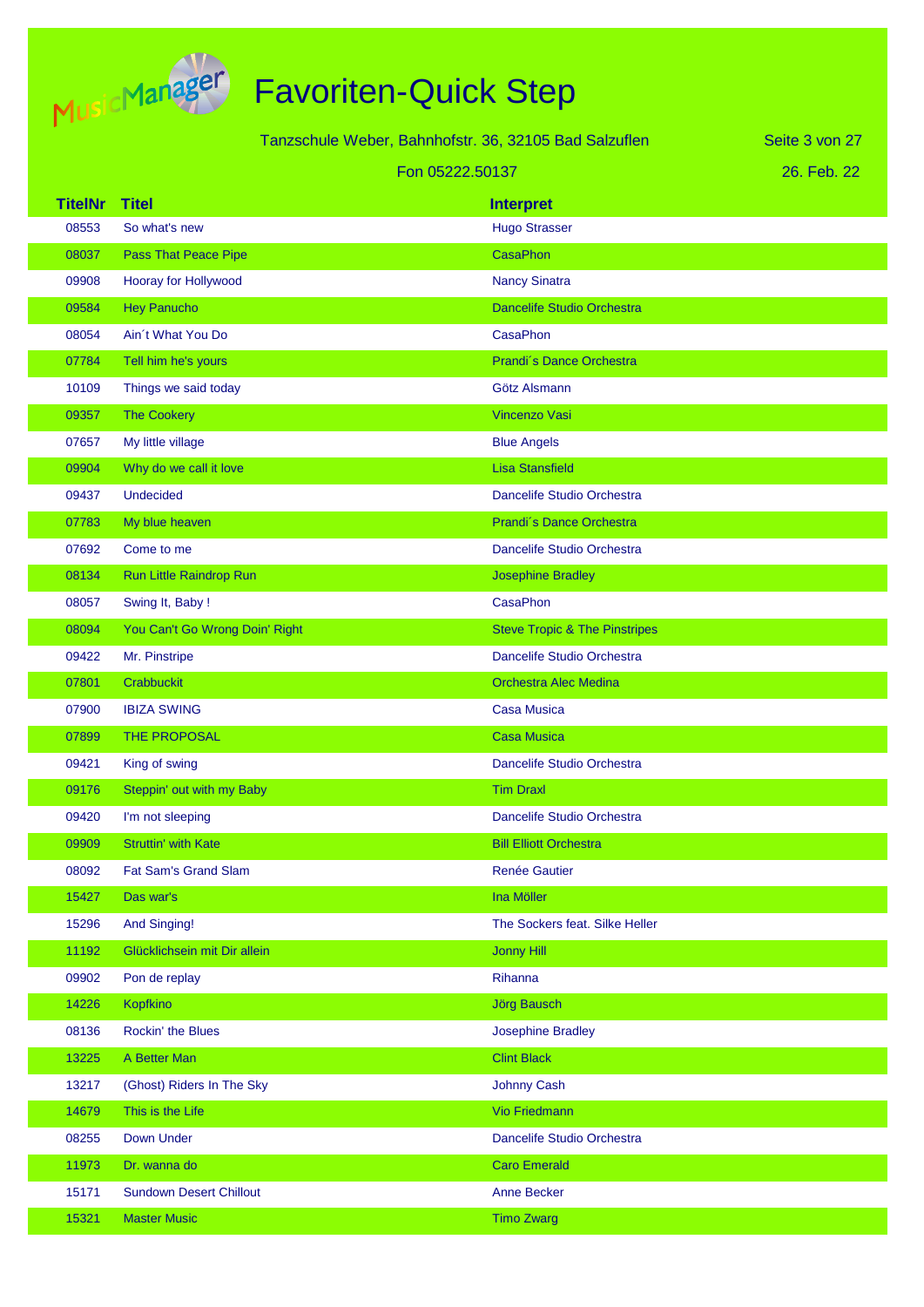

| Tanzschule Weber, Bahnhofstr. 36, 32105 Bad Salzuflen |                                  |                                     | Seite 4 von 27 |
|-------------------------------------------------------|----------------------------------|-------------------------------------|----------------|
|                                                       | Fon 05222.50137                  |                                     | 26. Feb. 22    |
| <b>TitelNr</b>                                        | <b>Titel</b>                     | <b>Interpret</b>                    |                |
| 15423                                                 | <b>Umbrella</b>                  | <b>Andreas Gabalier</b>             |                |
| 09229                                                 | After you've gone                | <b>Max Bygraves</b>                 |                |
| 15346                                                 | Someone in the Crowd             | Cadence                             |                |
| 09903                                                 | Puttin' on the Ritz              | Club des Belugas                    |                |
| 13119                                                 | Walkin' Back To Happiness        | <b>Helen Shapiro</b>                |                |
| 14707                                                 | Never ever let You go            | <b>Vio Friedmann</b>                |                |
| 07782                                                 | Wonderwall                       | Prandi's Dance Orchestra            |                |
| 08424                                                 | <b>First of May</b>              | The Ray Hamilton Ballroom Orchestra |                |
| 09436                                                 | Powder your face with sunshine   | Dancelife Studio Orchestra          |                |
| 08865                                                 | If my friends could see me now   | Sammy Davis jr.                     |                |
| 09910                                                 | Jeep Jockey Jump                 | <b>Bill Elliott Orchestra</b>       |                |
| 13038                                                 | I will be your man               | <b>James Blunt</b>                  |                |
| 08351                                                 | Life goes to a party             | Dancelife Studio Orchestra          |                |
| 15546                                                 | <b>Poison Prince</b>             | Amy MacDonald                       |                |
| 15422                                                 | Cheri Cheri Lady                 | <b>Jazz Dance Orchestra</b>         |                |
| 08365                                                 | Cabaret                          | <b>Dancelife Studio Orchestra</b>   |                |
| 14648                                                 | <b>That Man</b>                  | Orquesta Alec Medina                |                |
| 01110                                                 | L.A. International Airport       | <b>Vio Friedmann</b>                |                |
| 12673                                                 | Coffee                           | <b>Josh Woodward</b>                |                |
| 08820                                                 | My personal property             | Sammy Davis jr.                     |                |
| 12983                                                 | Not like this                    | <b>Ashley Tisdale</b>               |                |
| 14550                                                 | Freedom                          | <b>Tanzorchester Klaus Hallen</b>   |                |
| 15347                                                 | Solo Tu                          | Val Vada                            |                |
| 09356                                                 | Tell him he's yours              | <b>Riccardo Choywa</b>              |                |
| 15256                                                 | On A Cruise                      | <b>Jonathan Eicker</b>              |                |
| 15568                                                 | The Throne Room                  | <b>Big Swing Brassists</b>          |                |
| 15392                                                 | <b>Sorry</b>                     | Justin Bieber - Dj - Ice            |                |
| 14666                                                 | You Do Something To Me           | <b>Peter Douglas</b>                |                |
| 13224                                                 | 80 Proof Bottle Of Tear Stopper  | <b>George Strait</b>                |                |
| 14516                                                 | The Corner Of My Life            | <b>Bill Anderson</b>                |                |
| 09358                                                 | Neo Swing A-B                    | <b>Big Swing Brassists</b>          |                |
| 08488                                                 | <b>Thoroughly modern IMillie</b> | Dancelife Studio Orchestra          |                |
| 08788                                                 | George of the jungle             | <b>Casa Musica</b>                  |                |
| 09292                                                 | Light at the end of the tunnel   | Dancelife Studio Orchestra          |                |
| 09907                                                 | Wonderwall                       | Paul Anka                           |                |
| 15639                                                 | When Did Your Heart Go Missing   | Rooney                              |                |
| 06796                                                 | <b>Lucky Day</b>                 | <b>Sascha</b>                       |                |
| 10275                                                 | <b>Swing</b>                     | verschiedene Interpreten            |                |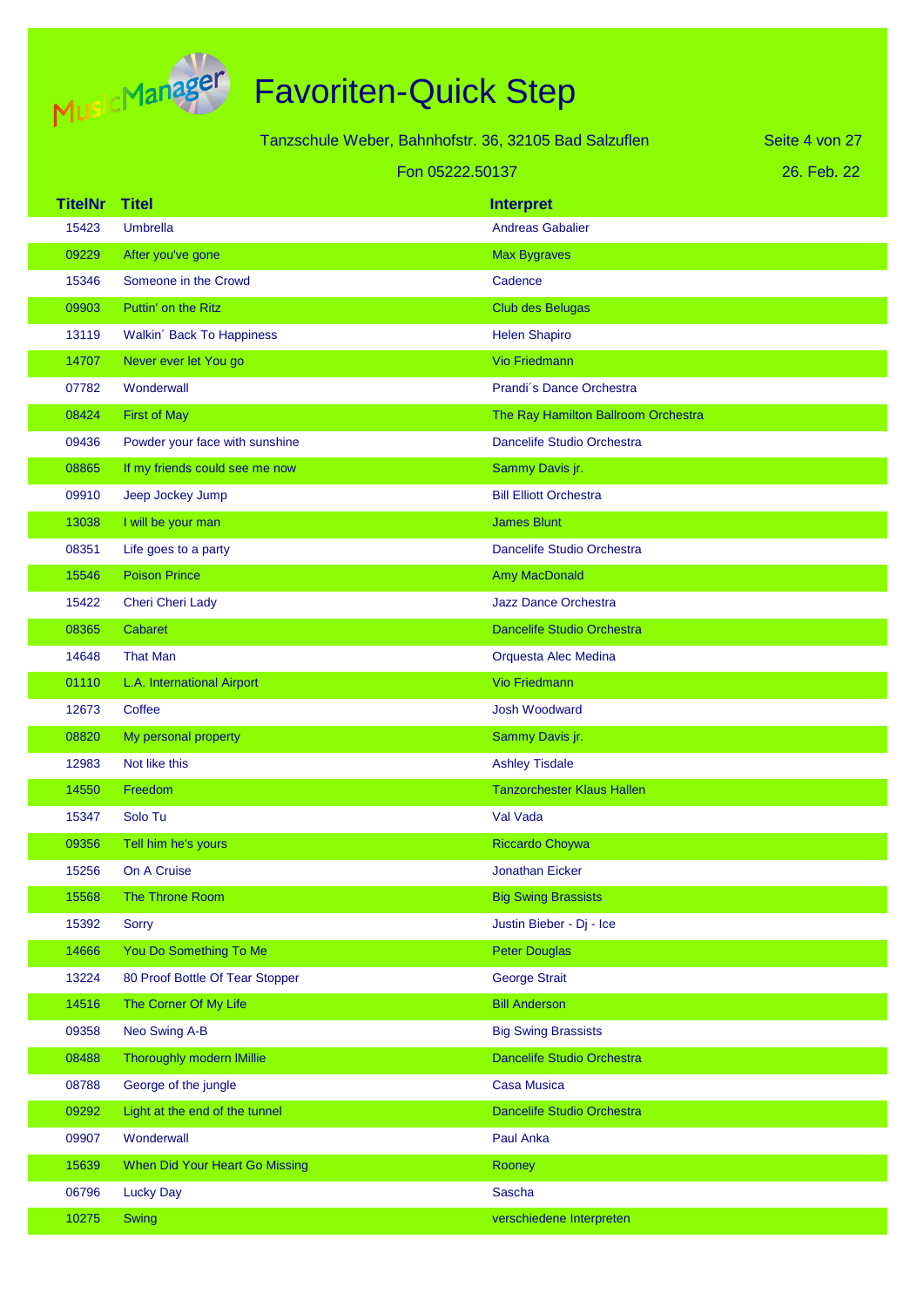

| Tanzschule Weber, Bahnhofstr. 36, 32105 Bad Salzuflen |                                         |                                    | Seite 5 von 27 |
|-------------------------------------------------------|-----------------------------------------|------------------------------------|----------------|
|                                                       |                                         | Fon 05222.50137                    | 26. Feb. 22    |
| <b>TitelNr</b>                                        | <b>Titel</b>                            | <b>Interpret</b>                   |                |
| 08913                                                 | Never ever let you go                   | Rollo & King                       |                |
| 09041                                                 | Everybody loves my baby                 | <b>Debbie Gravitte</b>             |                |
| 00619                                                 | Love shine a light                      | <b>Klaus Hallen</b>                |                |
| 15401                                                 | <b>Tell Her About It</b>                | <b>Billy Joel</b>                  |                |
| 13435                                                 | I'd Love You To Want Me                 | <b>Klaus Hallen</b>                |                |
| 12345                                                 | Summer plan                             | Simple Plan ft. Sean Paul          |                |
| 15322                                                 | Meet Me At The Bar                      | <b>The Soft Soles</b>              |                |
| 11185                                                 | Dieser Weg führt nach Hause             | <b>Jonny Hill</b>                  |                |
| 09175                                                 | It was a good time                      | Liza Minnelli                      |                |
| 15378                                                 | <b>Thrift Shop</b>                      | Swingpop!                          |                |
| 13232                                                 | <b>Act Naturally</b>                    | <b>Buck Owens</b>                  |                |
| 15632                                                 | You re The One That I Want              | John Travolta & Olivia Newton John |                |
| 08905                                                 | The most expensive girl                 | <b>Marc Galloway</b>               |                |
| 12828                                                 | Blame it on me                          | George Ezra                        |                |
| 09884                                                 | Japanese cars                           | <b>Carl Nelke Company</b>          |                |
| 10886                                                 | Deed I do                               | Pasadena Roof Orchestra            |                |
| 15638                                                 | Give our dreams                         | <b>Tim McMorris</b>                |                |
| 09110                                                 | Swing let's swing                       | <b>Lucky Strikes</b>               |                |
| 03925                                                 | Trashin' The Camp                       | <b>Vio Friedmann</b>               |                |
| 13930                                                 | Call You Home                           | <b>Kelvin Jones</b>                |                |
| 08574                                                 | Good morning freedom                    | Dancelife Studio Orchestra         |                |
| 08910                                                 | Side by side                            | Pasadena Roof Orchestra            |                |
| 12850                                                 | This is the life                        | Amy MacDonald                      |                |
| 08906                                                 | Bei mir bist Du schön                   | Pasadena Roof Orchestra            |                |
| 11334                                                 | Love is a contact sport                 | <b>Klaus Hallen</b>                |                |
| 14616                                                 | <b>Shooting Stars &amp; Fairy Tales</b> | <b>Orchestra Alec Medina</b>       |                |
| 11453                                                 | Panama                                  | <b>Maite Kelly</b>                 |                |
| 13932                                                 | Valerie                                 | Mark Ronson & Amy Winehouse        |                |
| 12996                                                 | Angel in blue jeans                     | Train                              |                |
| 13242                                                 | Don't Forget                            | <b>Nat King Cole</b>               |                |
| 08256                                                 | <b>Lovely Day</b>                       | Dancelife Studio Orchestra         |                |
| 07914                                                 | Shout and Feel It                       | <b>Casa Musica</b>                 |                |
| 12865                                                 | Wenn Du mich willst                     | Ina Deter                          |                |
| 08911                                                 | <b>Beans and Cornbread</b>              | <b>Gualtiero Manfredini</b>        |                |
| 04152                                                 | Uncle John from Jamaica                 | <b>Tina Starre</b>                 |                |
| 12786                                                 | Vorübergehend nicht zu erreichen        | <b>Andrea Berg</b>                 |                |
| 01124                                                 | Forever In Blue Jeans                   | <b>Klaus Hallen</b>                |                |
| 11207                                                 | Die Frau in meinem Bett                 | <b>Jonny Hill</b>                  |                |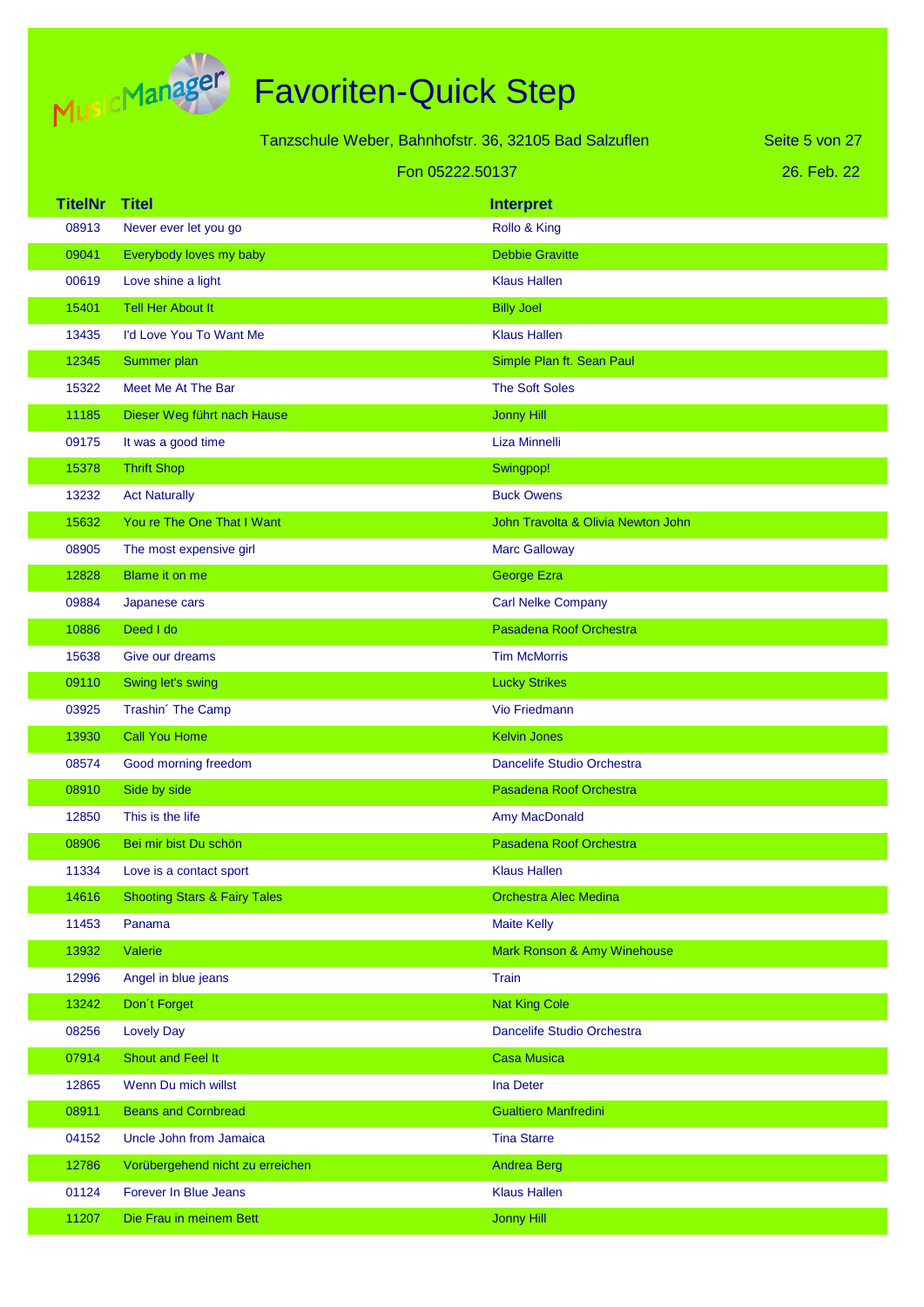

|                |                                  | Tanzschule Weber, Bahnhofstr. 36, 32105 Bad Salzuflen     | Seite 6 von 27 |
|----------------|----------------------------------|-----------------------------------------------------------|----------------|
|                | Fon 05222.50137                  |                                                           | 26. Feb. 22    |
| <b>TitelNr</b> | <b>Titel</b>                     | <b>Interpret</b>                                          |                |
| 14665          | <b>This Love</b>                 | <b>Vintage Vegas</b>                                      |                |
| 15044          | <b>Jetzt Singt Sie Auch Noch</b> | Barbara Schöneberger                                      |                |
| 09113          | It don't mean a thing            | Club des Belugas                                          |                |
| 08336          | Be honest with me                | <b>Dancelife Studio Orchestra</b>                         |                |
| 11557          | Auberge                          | <b>Chris Rea</b>                                          |                |
| 08827          | Leader of the big time band      | <b>Rebecca Luker</b>                                      |                |
| 15323          | <b>Seaside Swing</b>             | <b>The Soft Soles</b>                                     |                |
| 13411          | <b>Rootie Tootie</b>             | <b>Hank Williams</b>                                      |                |
| 07572          | Hey there Delilah                | Orchestra Alec Medina                                     |                |
| 08494          | Mr. Pinstripe                    | <b>Dancelife Studio Orchestra</b>                         |                |
| 05499          | Walking back to happiness        | <b>Casa Musica</b>                                        |                |
| 09363          | A young man with a horn          | Prandi's Dance Orchestra                                  |                |
| 06044          | Lazy hazy crazy days of summer   | verschiedene Interpreten                                  |                |
| 06601          | Walking back to happiness        | <b>Dancelife Studio Orchestra</b>                         |                |
| 02926          | Rudolph, The Red-Nosed Reindeer  | <b>Klaus Hallen</b>                                       |                |
| 08823          | So long Dearie                   | Paige O'Hara                                              |                |
| 12437          | When we stand together           | <b>Nickelback</b>                                         |                |
| 10227          | Top hat, white tie and tails     | <b>Ross Mitchell</b>                                      |                |
| 15200          | <b>Kisses</b>                    | <b>Liaison Classique</b>                                  |                |
| 07417          | Here I go again                  | Markus Schöffl                                            |                |
| 12406          | <b>Bumm</b>                      | Götz Alsmann                                              |                |
| 14599          | Le Long De La Route              | <b>Orchestra Alec Medina</b>                              |                |
| 00744          | <b>Miss Chatelaine</b>           | <b>Klaus Hallen</b>                                       |                |
| 12413          | Du bist mein liebster Gast       | Götz Alsmann                                              |                |
| 09174          | Bye bye love                     | Damita Jo                                                 |                |
| 12830          | Drück die 1                      | <b>Anett Louisan</b>                                      |                |
| 12726          | 100.000 leuchtende Sterne        | Anna-Maria Zimmermann                                     |                |
| 08642          | Sukiyaki                         | <b>Dancelife Studio Orchestra</b>                         |                |
| 05628          | Sing me an old fashioned song    | <b>Klaus Hallen</b>                                       |                |
| 08643          | Sing sing sing                   | <b>Dancelife Studio Orchestra</b>                         |                |
| 02887          | Thank god I 'am a Country boy    | <b>Sommers</b>                                            |                |
| 06477          | <b>Bobby McGee</b>               | <b>Klaus Hallen</b>                                       |                |
| 09170          | Don't ever be afraid to go home  | <b>Frank Sinatra</b>                                      |                |
| 12991          | <b>Monday morning</b>            | <b>Melanie Fiona</b>                                      |                |
| 00529          | <b>Flying</b>                    | <b>Nice Little Penguins</b>                               |                |
| 00072          | I am what I am                   | <b>Klaus Hallen</b>                                       |                |
| 04126          | She's Hot To Go                  | <b>Premium Standard</b>                                   |                |
| 10590          | You're the Cream in my Coffee    | Alfred Hausse Orchestra, Tony Anderson Ballroom Orchestra |                |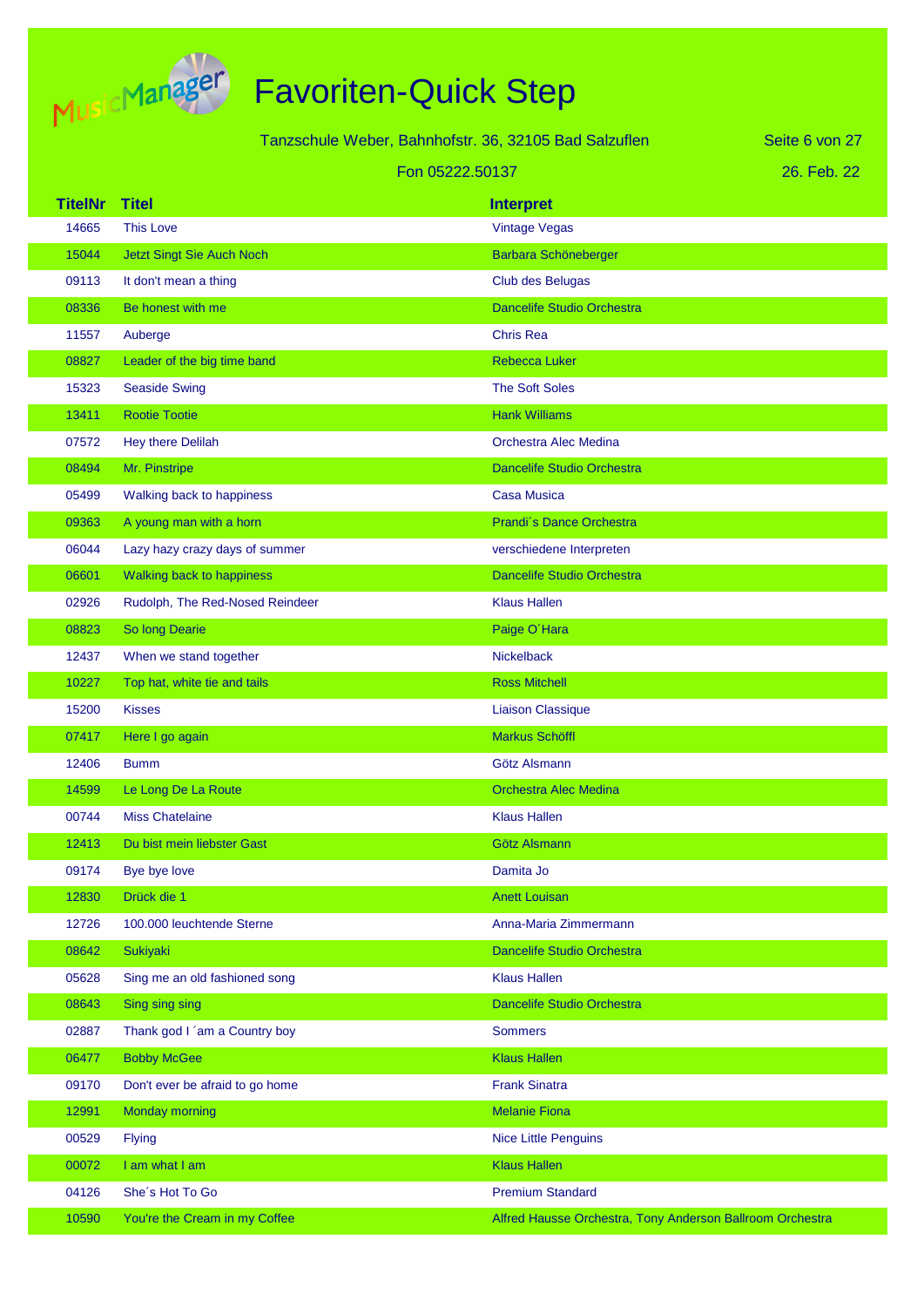

| Tanzschule Weber, Bahnhofstr. 36, 32105 Bad Salzuflen |                                 |                               | Seite 7 von 27 |
|-------------------------------------------------------|---------------------------------|-------------------------------|----------------|
| Fon 05222.50137                                       |                                 |                               | 26. Feb. 22    |
| <b>TitelNr</b>                                        | <b>Titel</b>                    | <b>Interpret</b>              |                |
| 13029                                                 | Stay the night                  | <b>James Blunt</b>            |                |
| 06513                                                 | So ein Mann                     | <b>Margot Werner</b>          |                |
| 15430                                                 | Immer eine mehr wie Du          | Ina Möller                    |                |
| 02888                                                 | Good girl's gonna go bad        | <b>Sherill / Sutton</b>       |                |
| 04224                                                 | <b>Ring Of Fire</b>             | <b>Klaus Hallen</b>           |                |
| 03137                                                 | <b>Good Night Ladies</b>        | <b>Etienne Cap</b>            |                |
| 02562                                                 | Country roads                   | Markus Schöffl                |                |
| 05580                                                 | Whistle while you work          | <b>Casa Musica</b>            |                |
| 09040                                                 | Ban it stop it                  | <b>Ray Gelato</b>             |                |
| 05136                                                 | <b>Lazy Days</b>                | S.I.T. Orchestra And Singers  |                |
| 08337                                                 | <b>Sparkling diamonds</b>       | Dancelife Studio Orchestra    |                |
| 05538                                                 | Come along                      | pro media musik gmbh          |                |
| 05143                                                 | Black Horse and the Cherry Tree | <b>KT Tunstall</b>            |                |
| 04488                                                 | <b>Staiway Of Love</b>          | Alma Cogan                    |                |
| 09117                                                 | Josephina don't lean            | <b>Gelato Swing Band</b>      |                |
| 03640                                                 | <b>Smile To Smile</b>           | <b>Ross Mitchell</b>          |                |
| 03466                                                 | <b>Wild Cat Blues</b>           | <b>Hugo Strasser</b>          |                |
| 04828                                                 | I've got Rhythm                 | Elisir della Danza            |                |
| 06229                                                 | Puttin' on the Ritz             | Pepe Lienhard Orchestra       |                |
| 00032                                                 | <b>Nah Neh Nah</b>              | <b>Vaya Con Dios</b>          |                |
| 08489                                                 | Say it with music               | Dancelife Studio Orchestra    |                |
| 07021                                                 | I walk the line                 | <b>Connie Francis</b>         |                |
| 11574                                                 | This pretty Face                | Amy MacDonald                 |                |
| 09169                                                 | It could happen to you          | Damita Jo                     |                |
| 05321                                                 | <b>Bye bye Blackbird</b>        | <b>Hugo Strasser</b>          |                |
| 07360                                                 | Snow (hey oh)                   | <b>Orchestra Alec Medina</b>  |                |
| 06489                                                 | Hit the road Jack               | Joe Bourne                    |                |
| 11562                                                 | Looking for the summer          | <b>Chris Rea</b>              |                |
| 05688                                                 | I get a Kick out of you         | Johnny Howard & His Orchestra |                |
| 06509                                                 | Schmidtchen Schleicher          | Nico Haak                     |                |
| 06752                                                 | <b>DoSonatine</b>               | <b>Carl Nelke Company</b>     |                |
| 05469                                                 | Cheek to cheek                  | <b>Vio Friedmann</b>          |                |
| 00246                                                 | Ain't That Just The Way         | <b>Klaus Hallen</b>           |                |
| 11555                                                 | Let's Dance                     | <b>Chris Rea</b>              |                |
| 06203                                                 | <b>Country Roads</b>            | Markus Schöffl                |                |
| 05949                                                 | <b>Things</b>                   | Markus Schöffl                |                |
| 09108                                                 | Pep, vim & verve                | <b>Bill Elliott Orchestra</b> |                |
| 05701                                                 | Der nächste bitte               | <b>New Ballroom Orchestra</b> |                |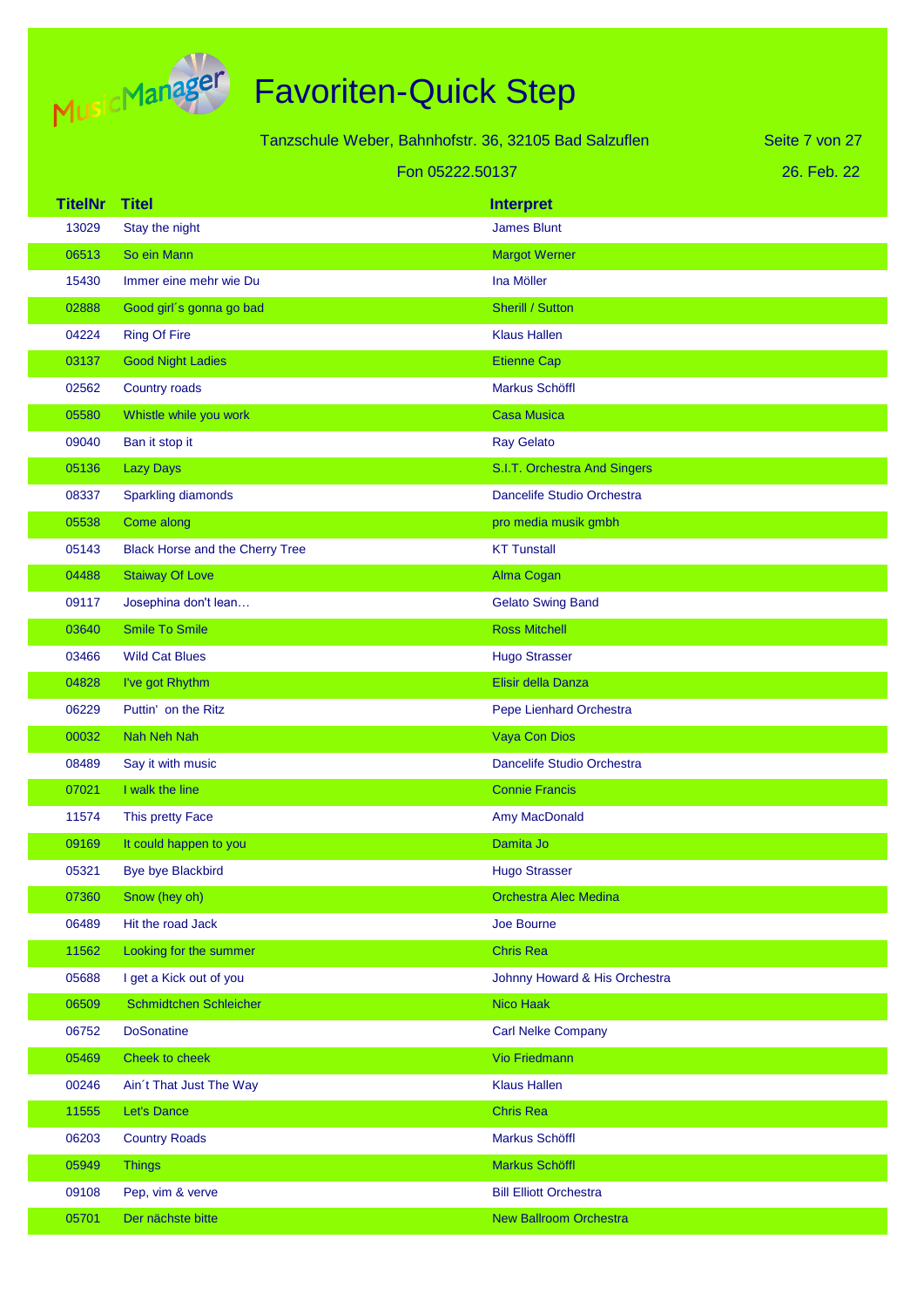

|                | Tanzschule Weber, Bahnhofstr. 36, 32105 Bad Salzuflen | Seite 8 von 27               |             |
|----------------|-------------------------------------------------------|------------------------------|-------------|
|                | Fon 05222.50137                                       |                              | 26. Feb. 22 |
| <b>TitelNr</b> | <b>Titel</b>                                          | <b>Interpret</b>             |             |
| 05089          | Reach                                                 | Vio Friedmann                |             |
| 05282          | <b>Top Of The World</b>                               | <b>Klaus Hallen</b>          |             |
| 08784          | Theme from "George of the Jungle"                     | <b>Casa Musica</b>           |             |
| 06978          | <b>Meglio Stasera</b>                                 | Prandi's Dance Orchestra     |             |
| 06561          | Country roads                                         | <b>Bobby Setter Band</b>     |             |
| 04774          | Get out of your lazy bed                              | <b>Ross Mitchell</b>         |             |
| 05137          | <b>Ain't That Good News</b>                           | S.I.T. Orchestra And Singers |             |
| 06562          | <b>Killing time</b>                                   | <b>Bobby Setter Band</b>     |             |
| 09172          | <b>Blow Gabriel blow</b>                              | <b>Roy Hamilton</b>          |             |
| 00856          | <b>Lullababy Of Broadway</b>                          | <b>Pat Behrens</b>           |             |
| 07418          | Country roads                                         | <b>Markus Schöffl</b>        |             |
| 08824          | To darn hot                                           | Sammy Davis jr.              |             |
| 03900          | My Heart Goes Boom                                    | Charmed                      |             |
| 03980          | No Me Voy Sin Bailar                                  | <b>Ana Belen</b>             |             |
| 05721          | I need your Love                                      | verschiedene Interpreten     |             |
| 05146          | The Rhythm of the night                               | <b>Hermes House Band</b>     |             |
| 03815          | Farewell my summer love                               | <b>Dennis Delano</b>         |             |
| 00218          | <b>Jeepers Creepers</b>                               | <b>Ambros Seelos</b>         |             |
| 07266          | Gentle on my mind                                     | <b>Victor Silvester</b>      |             |
| 07523          | Not like that                                         | <b>Ashley Tisdale</b>        |             |
| 05646          | I Double Dare You                                     | <b>Victor Silvester</b>      |             |
| 04490          | I'm Sitting On Top Of The World                       | <b>Bobby Darin</b>           |             |
| 06219          | Histoires de luv                                      | Orchestra Alec Medina        |             |
| 04496          | When I See An Elephant Fly                            | <b>Clive Peterson</b>        |             |
| 06069          | In the good old summertime                            | <b>Nat King Cole</b>         |             |
| 07482          | In the good old summertime                            | <b>Nat King Cole</b>         |             |
| 03512          | Good Girl's Gonna Go Bad                              | Dancelife Studio Orchestra   |             |
| 04495          | <b>Summer Love</b>                                    | Alma Cogan                   |             |
| 05965          | Dancing with you in my arms                           | Tony Evans & His Orchestra   |             |
| 05503          | Lay down Sally                                        | <b>Casa Musica</b>           |             |
| 04494          | so What's New                                         | Peggy Lee                    |             |
| 01254          | Here I Go Again                                       | Markus Schöffl               |             |
| 04128          | You Do Something To Me                                | <b>Premium Standard</b>      |             |
| 03513          | <b>Country Roads</b>                                  | Dancelife Studio Orchestra   |             |
| 04492          | Dear Hearts and Gentle People                         | <b>Dinah Shore</b>           |             |
| 06420          | Round the bay of Mexico                               | <b>Klaus Hallen</b>          |             |
| 04021          | Younder Comes A Sucker                                | <b>Jim Reeves</b>            |             |
| 02076          | One More Round                                        | Vio Friedmann                |             |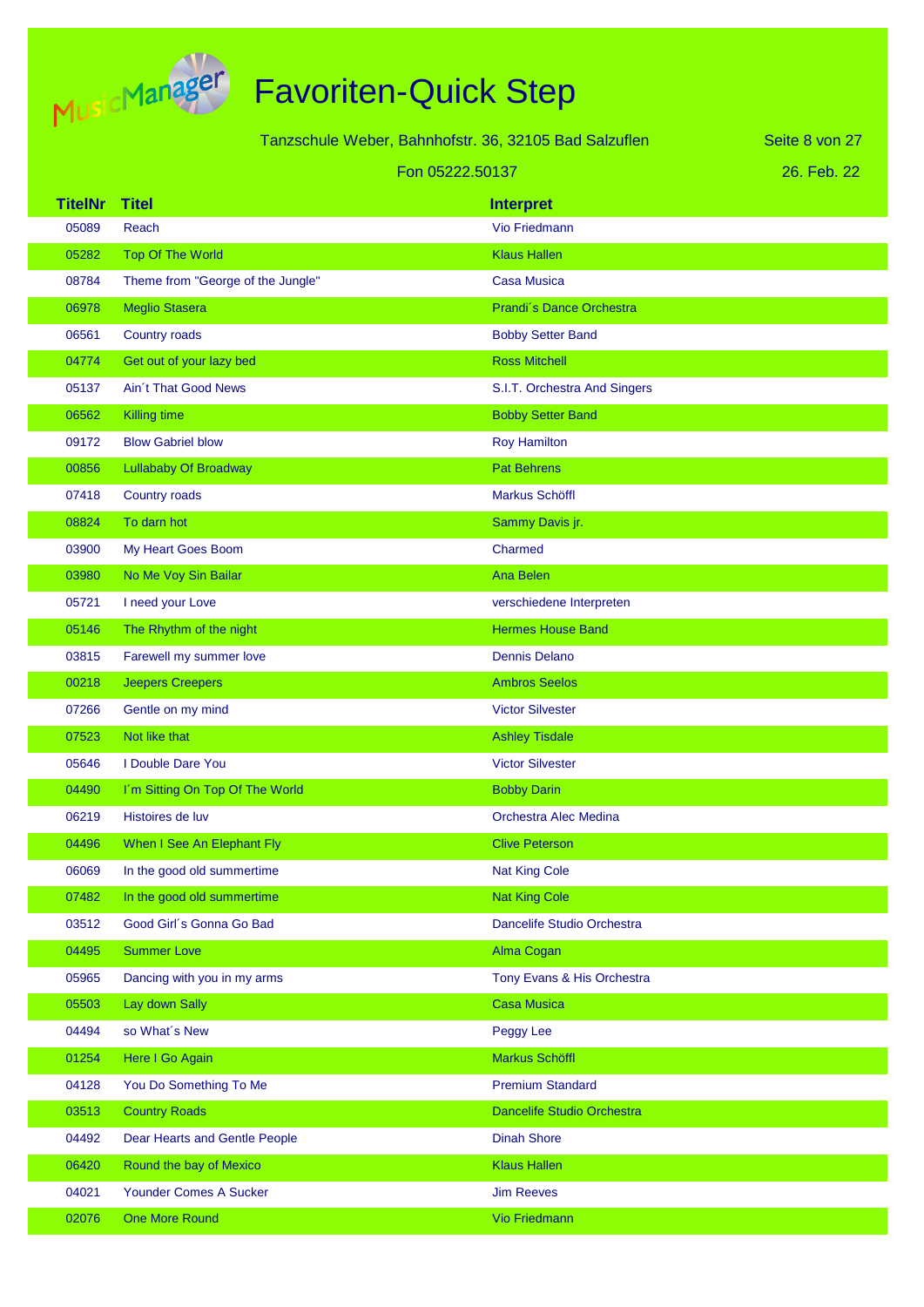

|                | Tanzschule Weber, Bahnhofstr. 36, 32105 Bad Salzuflen    |                                              | Seite 9 von 27 |
|----------------|----------------------------------------------------------|----------------------------------------------|----------------|
|                | Fon 05222.50137                                          |                                              | 26. Feb. 22    |
| <b>TitelNr</b> | <b>Titel</b>                                             | <b>Interpret</b>                             |                |
| 02501          | Save a prayer                                            | <b>Vio Friedmann</b>                         |                |
| 01741          | <b>Whistle While You Work</b>                            | <b>Klaus Hallen</b>                          |                |
| 06829          | <b>Night Owls</b>                                        | Vaya Con Dios                                |                |
| 06070          | Frau'n, Frau'n, Frau'n                                   | Mary & Gordy                                 |                |
| 05267          | The way to your Heart                                    | Soulsister                                   |                |
| 03181          | Mrs. Robinson                                            | Ken Turner & His Orchestra                   |                |
| 07481          | Sugartime                                                | Alma Cogan                                   |                |
| 05318          | So what's new                                            | <b>Hugo Strasser</b>                         |                |
| 06603          | I'm a train                                              | Dancelife Studio Orchestra                   |                |
| 04484          | One More Time                                            | <b>Gordon McRae</b>                          |                |
| 04498          | Those Lazy-Hazy-Crazy Days                               | <b>Nat King Cole</b>                         |                |
| 04497          | Go On By                                                 | Alma Cogan                                   |                |
| 05627          | <b>Hasta Manana</b>                                      | <b>Klaus Hallen</b>                          |                |
| 05943          | I'm so excited                                           | Markus Schöffl                               |                |
| 07511          | Stir it up                                               | Markus Schöffl                               |                |
| 07499          | I get akick out of you                                   | <b>Markus Schöffl</b>                        |                |
| 04787          | Walking on sunshine                                      | <b>Ross Mitchell</b>                         |                |
| 06202          | <b>Hasta Manana</b>                                      | <b>Klaus Hallen</b>                          |                |
| 00751          | No Me Voy Sin Bailar                                     | Dancelife Studio Orchestra                   |                |
| 03555          | Thank God I'm A Country Boy                              | <b>Swinging World</b>                        |                |
| 02963          | Zip-A-Dee-Doo-Dah                                        | <b>Klaus Hallen</b>                          |                |
| 05068          | <b>The Cookery</b>                                       | Prandi's Dance Orchestra                     |                |
| 06419          | When the saints go marching in                           | <b>Klaus Hallen</b>                          |                |
| 03191          | Papa Was A Poor Man                                      | <b>Dancelife Studio Orchestra</b>            |                |
| 01665          | <b>Frankfurt Tower</b>                                   | Erich Bachmann Orchestra                     |                |
| 03850          | Dancin' Fool                                             | <b>Ross Mitchell</b>                         |                |
| 04751          | A night in New York                                      | <b>Klaus Hallen</b>                          |                |
| 04887          | <b>Dance free</b>                                        | Karl Herberger Orchestra                     |                |
| 03264          | Hello! It's Good To See You./The Night Has Thousand Eyes | <b>Ross Mitchell</b>                         |                |
| 07817          | You are the sunshine of my life                          | Dancelife Studio Orchestra                   |                |
| 00556          | Le Jazz hot                                              | <b>Klaus Hallen</b>                          |                |
| 02962          | <b>Friend like me</b>                                    | <b>Klaus Hallen</b>                          |                |
| 00372          | <b>Early Morning Rain</b>                                | <b>Klaus Hallen</b>                          |                |
| 03206          | <b>Around The world</b>                                  | Irvin Tidswell and the falsch                |                |
| 01857          | People Will Say We're In Love                            | Bela Sanders und sein Tanzorchester          |                |
| 05722          | Hey hooray it's summertime                               | verschiedene Interpreten                     |                |
| 04941          | Hey hoora it's summertime                                | <b>Ballroom dancing</b>                      |                |
| 05815          | <b>Hello Dolly</b>                                       | Victor Silvester Jnr. & Andy Ross Orchestras |                |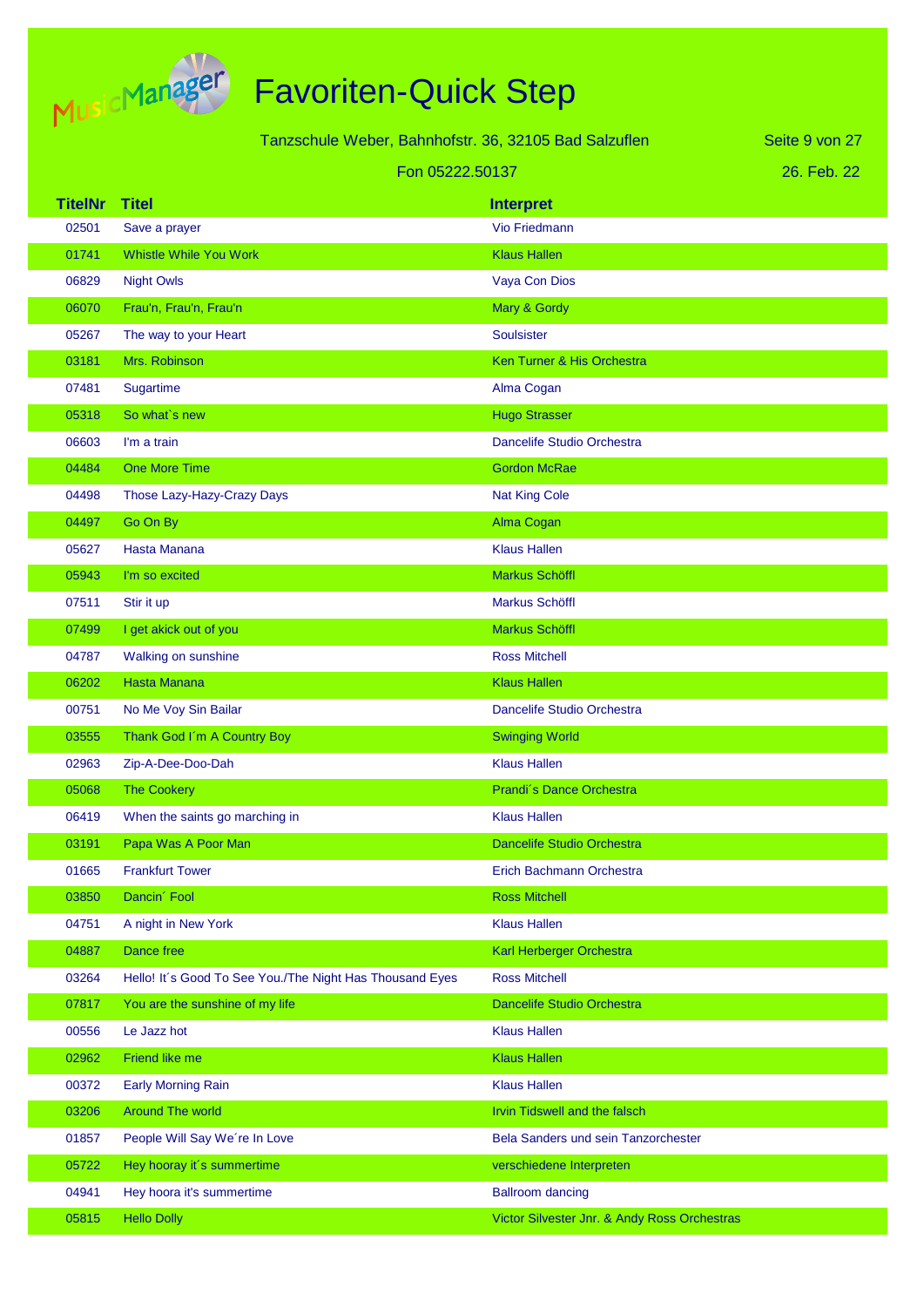

|                | Tanzschule Weber, Bahnhofstr. 36, 32105 Bad Salzuflen  |                                       | Seite 10 von 27 |
|----------------|--------------------------------------------------------|---------------------------------------|-----------------|
|                | Fon 05222.50137                                        |                                       | 26. Feb. 22     |
| <b>TitelNr</b> | <b>Titel</b>                                           | <b>Interpret</b>                      |                 |
| 07359          | <b>Smile</b>                                           | Orchestra Alec Medina                 |                 |
| 00465          | <b>Maneater</b>                                        | <b>Peter Howarth</b>                  |                 |
| 05386          | Forever and for always                                 | <b>Casa Musica</b>                    |                 |
| 04482          | Steppin' Out With My Baby / Let Your Self Go / Top Hat | <b>Joe Loss</b>                       |                 |
| 03182          | The Good Old Bad Old Days                              | Ken Turner & His Orchestra            |                 |
| 01238          | Bei mir bist du schön                                  | <b>Werner Tauber</b>                  |                 |
| 03296          | I'm Sittin 'On Top Of The World                        | <b>Sunset Dance Orchestra</b>         |                 |
| 04788          | You can't hurry love                                   | <b>Ross Mitchell</b>                  |                 |
| 05398          | Cara prof                                              | pro media musik gmbh                  |                 |
| 04457          | Un Bimbo Sul Leone                                     | Prandi's Dance Orchestra              |                 |
| 04845          | The best of times                                      | <b>Ross Mitchell</b>                  |                 |
| 02636          | <b>Happy Days</b>                                      | <b>Dancelife Studio Orchestra</b>     |                 |
| 05756          | <b>Sir Duke</b>                                        | Joe Bourne                            |                 |
| 13043          | <b>Boutique</b>                                        | <b>Roger Cicero</b>                   |                 |
| 06488          | Lazy hazy crazy days of summer                         | Joe Bourne                            |                 |
| 07542          | Le Jazz Hot                                            | <b>Klaus Hallen</b>                   |                 |
| 08829          | I can't be bothered now                                | <b>Christiane Noll</b>                |                 |
| 04489          | <b>Happy Feet</b>                                      | <b>Joe Loss</b>                       |                 |
| 04052          | <b>Drunk Daddy</b>                                     | Dancelife Studio Orchestra            |                 |
| 00955          | That's A Plenty                                        | <b>Klaus Hallen</b>                   |                 |
| 07479          | As long as I am singing                                | <b>Bobby Darin</b>                    |                 |
| 05964          | Cheek to cheek                                         | Tony Evans & His Orchestra            |                 |
| 09114          | Flight of the foo birds                                | <b>Count Basie Orchestra</b>          |                 |
| 03524          | Lady Is A Tramp                                        | <b>Ross Mitchell</b>                  |                 |
| 03784          | You're One That I Want                                 | <b>Michael Wilson</b>                 |                 |
| 04051          | <b>Jeepers Creepers</b>                                | Dancelife Studio Orchestra            |                 |
| 01413          | I Get A Kick Out Of You                                | <b>Klaus Hallen</b>                   |                 |
| 01414          | Chicago                                                | <b>Klaus Hallen</b>                   |                 |
| 03950          | <b>Country Road</b>                                    | unbekannter Interpret                 |                 |
| 01932          | Teach your children                                    | <b>Dancelife Studio Orchestra</b>     |                 |
| 01823          | <b>Lovesong For Sally</b>                              | <b>Casa Musica</b>                    |                 |
| 04940          | <b>Breakfast in Pasadena</b>                           | <b>Ballroom dancing</b>               |                 |
| 02985          | <b>Lady Quick</b>                                      | <b>Hugo Strasser</b>                  |                 |
| 07480          | Let's face the music and dance                         | <b>Nat King Cole</b>                  |                 |
| 02970          | When you smile                                         | <b>Klaus Hallen</b>                   |                 |
| 04486          | 42nd Street                                            | <b>Geoff Love &amp; His Orchestra</b> |                 |
| 04485          | I'll Never Say "Never Again" Again                     | Brian Smith & His Festival Orchestra  |                 |
| 04483          | Got'n Idea                                             | Alma Cogan                            |                 |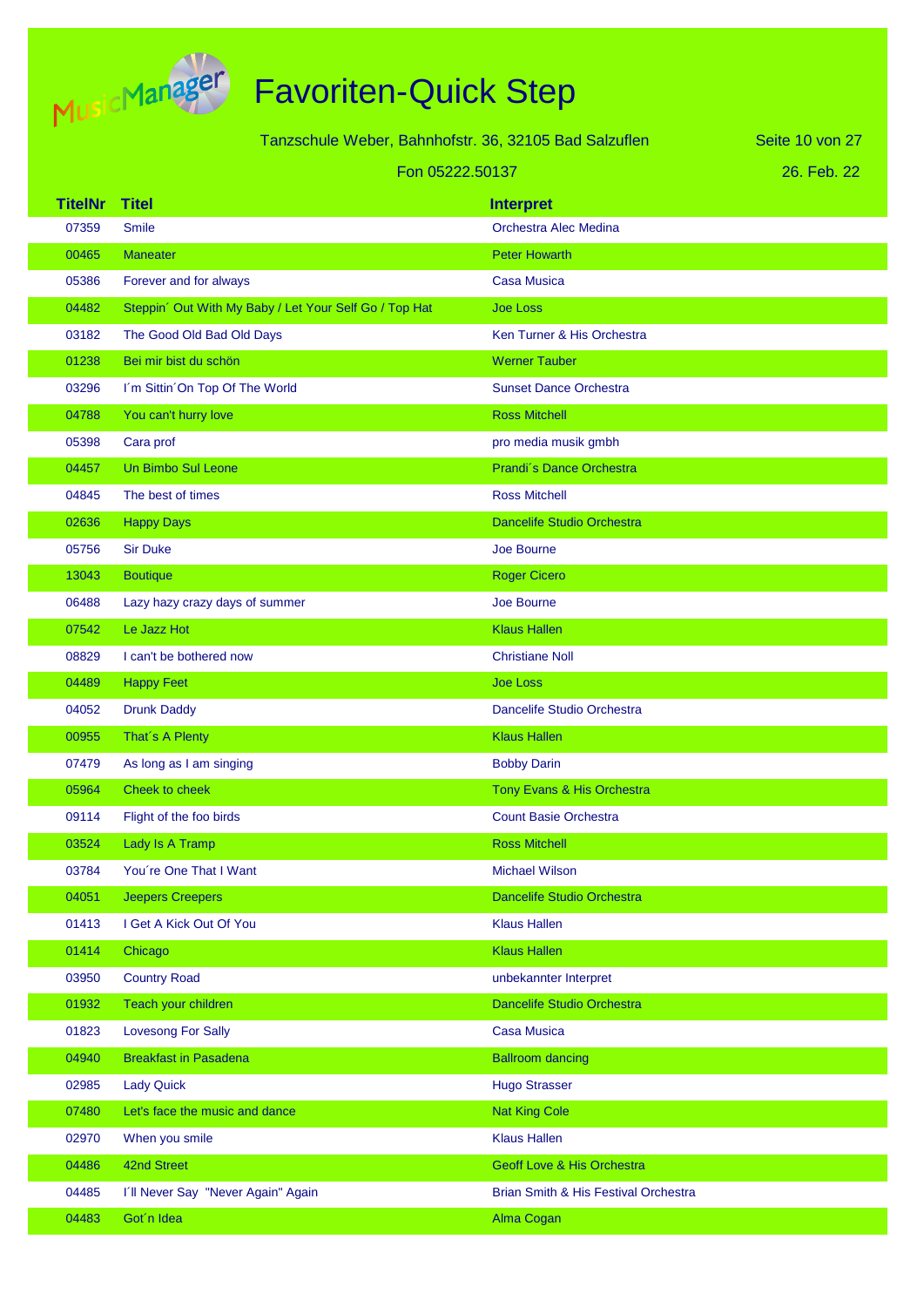

|                 |                                       | Tanzschule Weber, Bahnhofstr. 36, 32105 Bad Salzuflen | Seite 11 von 27 |
|-----------------|---------------------------------------|-------------------------------------------------------|-----------------|
| Fon 05222.50137 |                                       | 26. Feb. 22                                           |                 |
| <b>TitelNr</b>  | <b>Titel</b>                          | <b>Interpret</b>                                      |                 |
| 05687           | So in Love                            | Johnny Howard & His Orchestra                         |                 |
| 01255           | <b>Flying</b>                         | <b>Markus Schöffl</b>                                 |                 |
| 05977           | Johnson rag                           | Tony Evans & His Orchestra                            |                 |
| 00909           | Live And Let Die                      | <b>Dancelife Studio Orchestra</b>                     |                 |
| 03618           | The Way You Look Tonight              | Tony Evans & His Orchestra                            |                 |
| 01825           | I Need Your Love                      | <b>Casa Musica</b>                                    |                 |
| 04440           | That's Entertainment                  | Prandi's Dance Orchestra                              |                 |
| 01035           | Mr. Sandman                           | <b>Roberto Rico</b>                                   |                 |
| 00835           | I wrote a song                        | <b>Vio Friedmann</b>                                  |                 |
| 03650           | <b>Blues On Parade</b>                | Suda Hisao & New down beats orchestra                 |                 |
| 01850           | Somebody Stole My Gal                 | <b>Bela Sanders und sein Tanzorchester</b>            |                 |
| 04438           | A Fine Romance                        | Prandi's Dance Orchestra                              |                 |
| 00867           | Tölzer Schützen Quick                 | <b>Werner Tauber</b>                                  |                 |
| 04939           | You make me so crazy                  | <b>Ballroom dancing</b>                               |                 |
| 06068           | Twenty tiny fingers                   | Alma Cogan                                            |                 |
| 04008           | The Sound Of Philadelphia             | Suda Hisao & New down beats orchestra                 |                 |
| 03958           | Puttin' On The Ritz                   | <b>Taco</b>                                           |                 |
| 04127           | Life Goes To A Party                  | <b>Premium Standard</b>                               |                 |
| 07267           | Witchcraft                            | <b>Victor Silvester</b>                               |                 |
| 04643           | <b>S.A Sessions</b>                   | verschiedene Interpreten                              |                 |
| 03180           | You Are The Sunshine Of My Life       | Ken Turner & His Orchestra                            |                 |
| 05348           | <b>Jungle Book Grove</b>              | <b>Disney Cast</b>                                    |                 |
| 03131           | <b>Lucky Quickstep</b>                | K. Warner                                             |                 |
| 05725           | You make me so crazy                  | verschiedene Interpreten                              |                 |
| 03758           | Dream On                              | <b>Face The Music</b>                                 |                 |
| 00140           | Geld zurück / Verdammt, ich lieb Dich | Max Greger jr. & SDR Big Band                         |                 |
| 03887           | Lover Come Back To Me                 | <b>Bryan Ferry</b>                                    |                 |
| 05689           | On the Street where you live          | Johnny Howard & His Orchestra                         |                 |
| 03620           | I Got Rhythm                          | Tony Evans & His Orchestra                            |                 |
| 05207           | The Lady Is A Tramp                   | <b>George Freestone Combo and Friends</b>             |                 |
| 01281           | <b>Sing Sing Sing</b>                 | Pasadena Roof Orchestra                               |                 |
| 04479           | That's A Plenty                       | <b>Brian Smith &amp; His Festival Orchestra</b>       |                 |
| 02557           | <b>Dancing Fool</b>                   | Tony & Company feat. Gary Wilmot                      |                 |
| 04480           | Is You Is, Or Is You Ain't            | <b>Vic Damone</b>                                     |                 |
| 07126           | But not for me                        | <b>Ross Mitchell</b>                                  |                 |
| 07370           | Lover come back to me                 | <b>Bryan Ferry</b>                                    |                 |
| 07393           | A night in New York                   | <b>Klaus Hallen</b>                                   |                 |
| 03167           | <b>Dancing Fever</b>                  | <b>Orchester Ambros Seelos</b>                        |                 |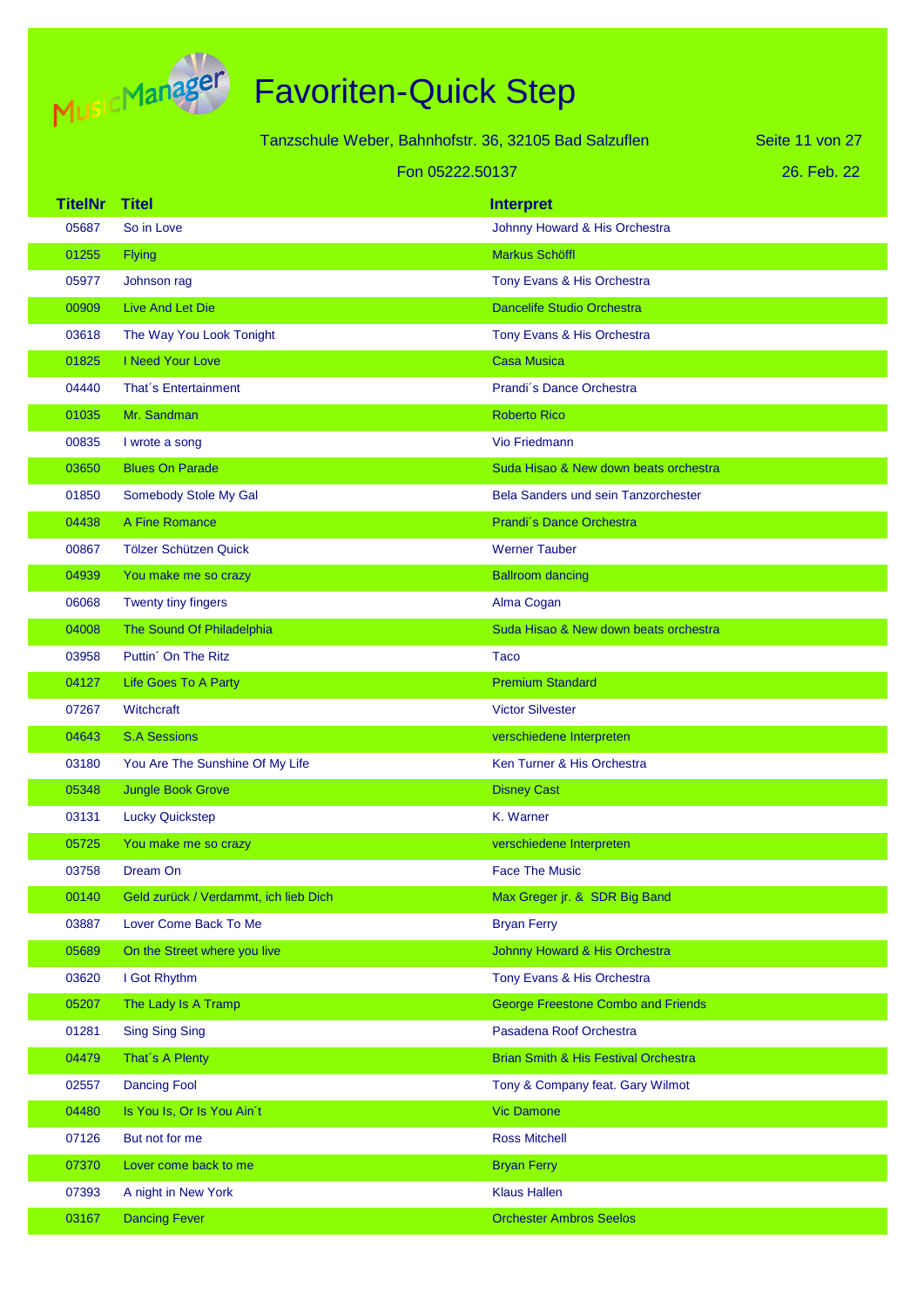

Tanzschule Weber, Bahnhofstr. 36, 32105 Bad Salzuflen

26. Feb. 22 Seite 12 von 27

|                | Fon 05222.50137                      |                                              | 26. Feb. 22 |
|----------------|--------------------------------------|----------------------------------------------|-------------|
| <b>TitelNr</b> | <b>Titel</b>                         | <b>Interpret</b>                             |             |
| 00634          | Up to date                           | <b>Klaus Hallen</b>                          |             |
| 01768          | Hello, good morning                  | <b>Markus Schöffl</b>                        |             |
| 05814          | Cheek to cheek                       | Victor Silvester Jnr. & Andy Ross Orchestras |             |
| 04367          | Let's Dance                          | <b>Klaus Hallen</b>                          |             |
| 03551          | Route 66                             | <b>Salsamerica</b>                           |             |
| 04481          | Puttin <sup>'</sup> On The Ritz      | <b>Judy Garland</b>                          |             |
| 02927          | <b>Sleigh Ride</b>                   | <b>Klaus Hallen</b>                          |             |
| 05816          | Easy to love                         | Victor Silvester Jnr. & Andy Ross Orchestras |             |
| 03447          | <b>Keep On Dancing</b>               | Tommy Sanderson And His Orchestra            |             |
| 07362          | The way you look tonight             | <b>Bryan Ferry</b>                           |             |
| 03571          | <b>Flopsy Foxy</b>                   | <b>Günther Noris</b>                         |             |
| 03204          | <b>Everthings Coming Up Roses</b>    | Irvin Tidswell and the falsch                |             |
| 07125          | You're the cream in my coffee        | <b>Ross Mitchell</b>                         |             |
| 04062          | <b>Hunting The Dancer</b>            | <b>Autumn Winds</b>                          |             |
| 03109          | Everything I've Got                  | Hisao Sudo & New Down Beats Orchestra        |             |
| 02635          | Nah Neh Nah                          | <b>Dancelife Studio Orchestra</b>            |             |
| 03378          | Kleine Mädchen müssen schlafen gehen | <b>Günther Noris</b>                         |             |
| 03008          | Thank God I'm A Country Boy          | <b>Dancelife Studio Orchestra</b>            |             |
| 06412          | This land is your land               | <b>Klaus Hallen</b>                          |             |
| 03851          | <b>Time To Dance</b>                 | <b>Ross Mitchell</b>                         |             |
| 00557          | <b>Billy a Dick</b>                  | <b>Klaus Hallen</b>                          |             |
| 01970          | <b>Just Say Hello</b>                | <b>Dancelife Studio Orchestra</b>            |             |
| 01606          | <b>Tanzende Schuhe</b>               | Karl Schmidt Big Band                        |             |
| 03757          | Why Why Why                          | <b>Face The Music</b>                        |             |
| 02026          | <b>Puttin On The Ritz</b>            | <b>Hugo Strasser</b>                         |             |
| 01469          | <b>Star Wars Cantina Band</b>        | <b>Klaus Hallen</b>                          |             |
| 00159          | Dschungelbuch-Medley                 | Max Greger jr. & SDR Big Band                |             |
| 04725          | Exactly like you                     | <b>Klaus Hallen</b>                          |             |
| 02556          | <b>Mountain Greenery</b>             | <b>Joe Loss</b>                              |             |
| 03104          | <b>American Patrol</b>               | Hisao Sudo & New Down Beats Orchestra        |             |
| 06282          | Puttin' on the Ritz                  | Johnny Howard Orchestra falsch               |             |
| 06755          | Is it true what they say about Dixie | <b>Max Bygraves</b>                          |             |
| 06072          | A Christmas Song                     | Dancelife Studio Orchestra                   |             |
| 06476          | Greenwich in the meantime            | <b>Klaus Hallen</b>                          |             |
| 05558          | Mack the Knife                       | <b>Casa Musica</b>                           |             |
| 04557          | The Jungle                           | Prandi's Dance Orchestra                     |             |
| 05668          | Good Ol'Boys                         | Karl Schmidt Big Band                        |             |
| 04050          | I'm Sittin' On TheTop Of the World   | <b>Dancelife Studio Orchestra</b>            |             |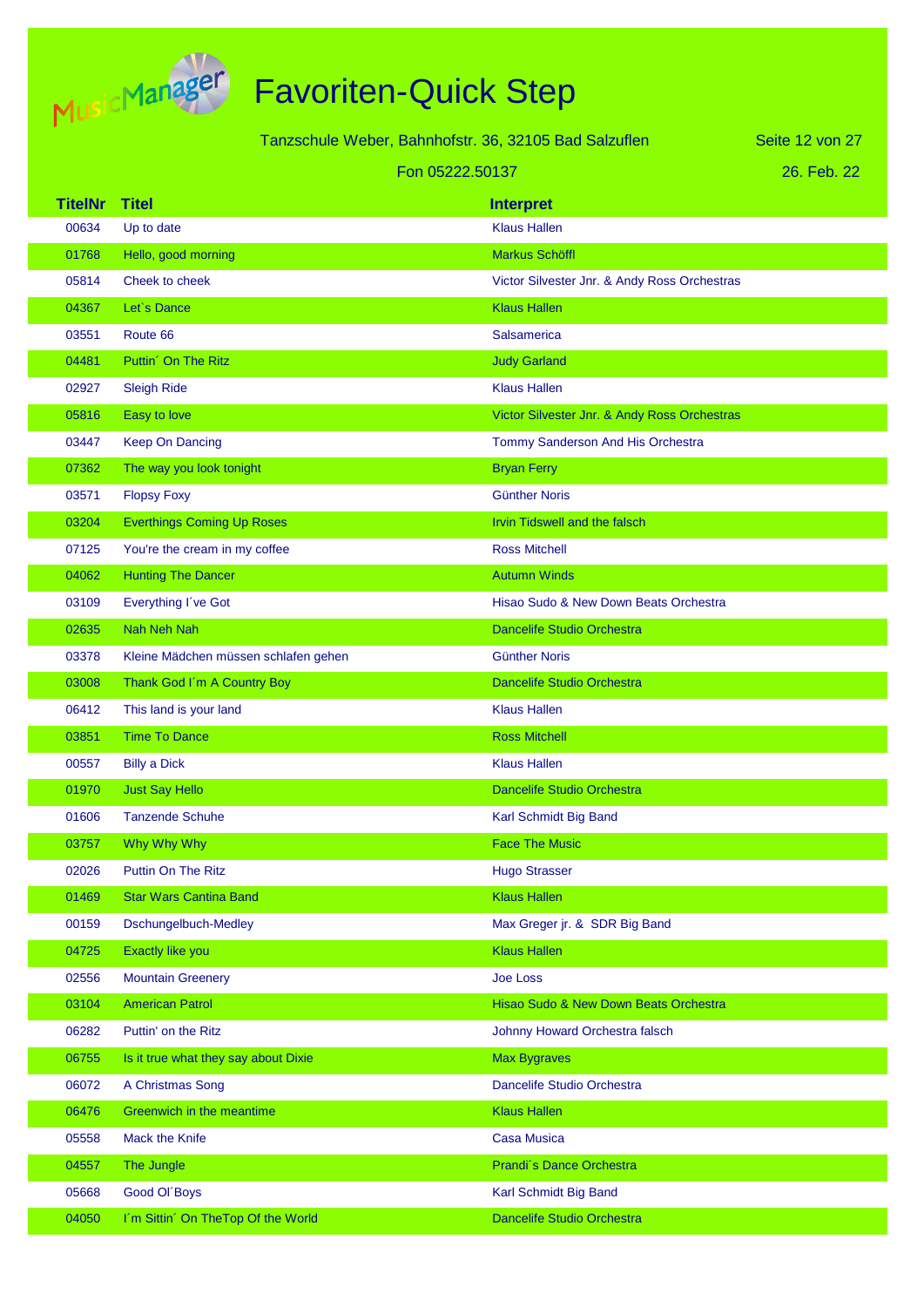

| Tanzschule Weber, Bahnhofstr. 36, 32105 Bad Salzuflen |                                      |                                              | Seite 13 von 27 |
|-------------------------------------------------------|--------------------------------------|----------------------------------------------|-----------------|
|                                                       |                                      | Fon 05222.50137                              | 26. Feb. 22     |
| <b>TitelNr</b>                                        | <b>Titel</b>                         | <b>Interpret</b>                             |                 |
| 03579                                                 | <b>Grey Panther Swing</b>            | <b>Ross Mitchell</b>                         |                 |
| 02984                                                 | <b>Wild Cat Blues</b>                | <b>Hugo Strasser</b>                         |                 |
| 00966                                                 | September In The Rain                | <b>Klaus Hallen</b>                          |                 |
| 04234                                                 | Im Leben geht alles vorüber          | <b>Hugo Strasser</b>                         |                 |
| 04882                                                 | Donaurama                            | Karl Herberger Orchestra                     |                 |
| 07435                                                 | Cha Cha                              | Carlos                                       |                 |
| 07543                                                 | Sing sing sing                       | <b>Klaus Hallen</b>                          |                 |
| 07053                                                 | My baby                              | <b>Chase The Music</b>                       |                 |
| 07262                                                 | Luna Park                            | Prandi's Dance Orchestra                     |                 |
| 07078                                                 | Wake up                              | <b>Orchester Ambros Seelos</b>               |                 |
| 04877                                                 | Nah Neh Nah                          | Karl Herberger Orchestra                     |                 |
| 07259                                                 | <b>Tuxedo Junction</b>               | Prandi's Dance Orchestra                     |                 |
| 06176                                                 | <b>Swinging Berlin</b>               | Günter Noris                                 |                 |
| 04712                                                 | Wenn der weiße Flieder wieder blüht  | <b>Max Raabe</b>                             |                 |
| 01632                                                 | 42nd Street                          | <b>Dance Unlimited</b>                       |                 |
| 05637                                                 | It Don't Mean A Thing                | <b>Hugo Strasser</b>                         |                 |
| 03354                                                 | Kleine Mädchen müssen schlafen gehen | <b>Günther Noris</b>                         |                 |
| 04644                                                 | Honolulu How Do You Do?              | verschiedene Interpreten                     |                 |
| 05817                                                 | You do something to me               | Victor Silvester Jnr. & Andy Ross Orchestras |                 |
| 05837                                                 | I've got My Love to keep me warm     | <b>Hugo Strasser</b>                         |                 |
| 03436                                                 | Zwei kleine Italiener                | <b>Ambros Seelos</b>                         |                 |
| 05385                                                 | <b>Sunrise</b>                       | <b>Casa Musica</b>                           |                 |
| 04493                                                 | <b>Yankee Doodle Boy</b>             | Geoff Love & His Orchestra                   |                 |
| 06073                                                 | <b>Wonderful Christmas time</b>      | <b>Dancelife Studio Orchestra</b>            |                 |
| 06958                                                 | Ja, das Schreiben und das Lesen      | <b>Werner Tauber</b>                         |                 |
| 03295                                                 | Top Hat, White Tie And Tails         | <b>Sunset Dance Orchestra</b>                |                 |
| 12816                                                 | Das Lied von Lucy Jordan             | <b>Charly Brunner &amp; Simone</b>           |                 |
| 06269                                                 | You are the sunshine of my life      | <b>Klaus Hallen</b>                          |                 |
| 03025                                                 | Swing, Hugo, Swing                   | <b>Hugo Strasser</b>                         |                 |
| 01976                                                 | Who's that man                       | Dancelife Studio Orchestra                   |                 |
| 01863                                                 | <b>Hello Dolly</b>                   | Bela Sanders und sein Tanzorchester          |                 |
| 05037                                                 | <b>Tap Dancin' Time</b>              | Rias Dance Orchestra & Strings               |                 |
| 04720                                                 | Me And Jane In A Plane               | Max Raabe                                    |                 |
| 06812                                                 | Sing sing sing/ Chicago              | <b>Golem Orchestra and Josef Laufer</b>      |                 |
| 04478                                                 | It Don't Mean A Thing                | Geoff Love & His Orchestra                   |                 |
| 04381                                                 | Sen-Sax-Jonell                       | <b>Klaus Hallen</b>                          |                 |
| 05757                                                 | For Once In My Live                  | Joe Bourne                                   |                 |
| 04662                                                 | <b>Baby Trumpets</b>                 | <b>Ambros Seelos</b>                         |                 |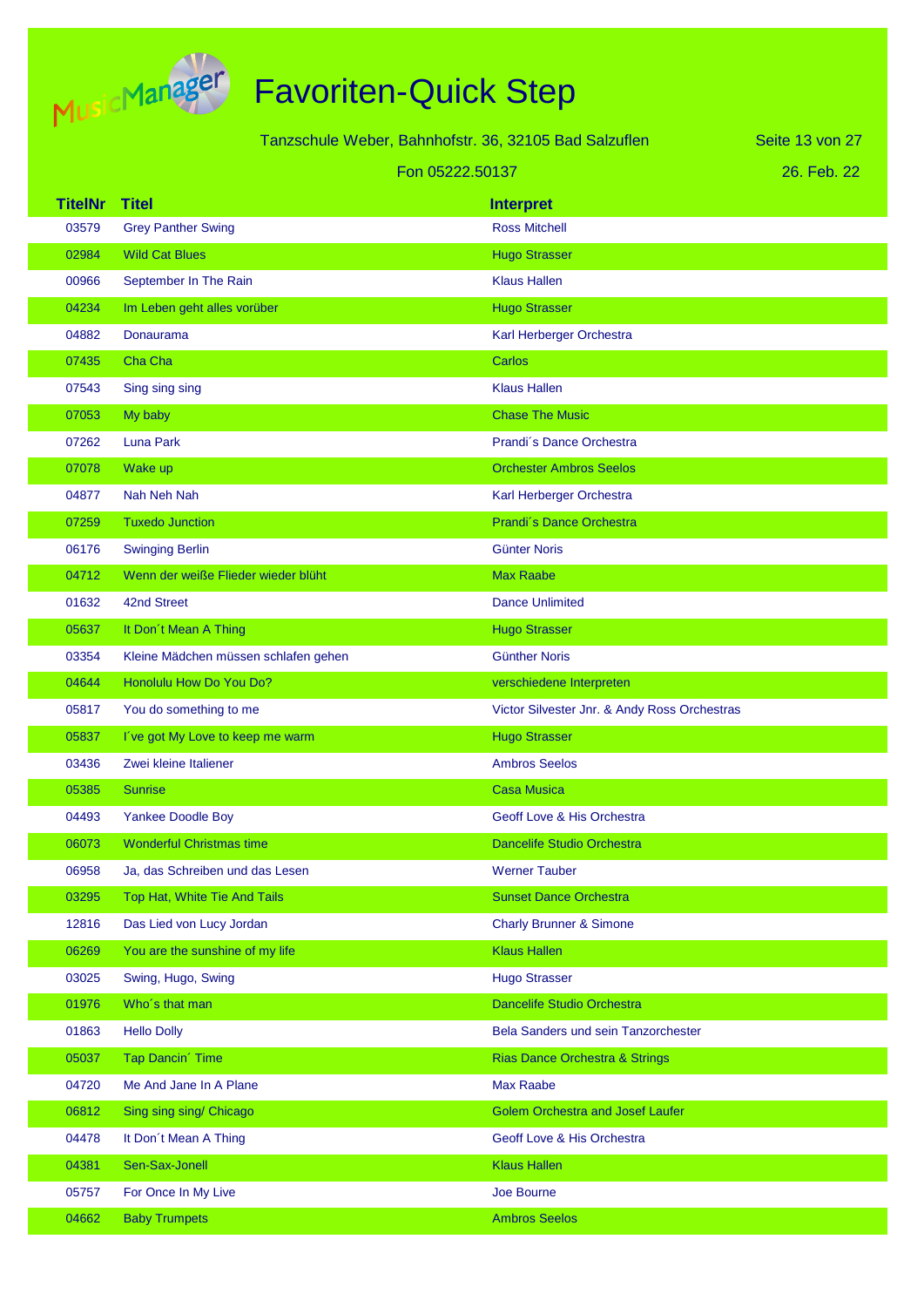

|                         | Tanzschule Weber, Bahnhofstr. 36, 32105 Bad Salzuflen             |                                                    | Seite 14 von 27 |
|-------------------------|-------------------------------------------------------------------|----------------------------------------------------|-----------------|
|                         | Fon 05222.50137                                                   |                                                    | 26. Feb. 22     |
|                         |                                                                   |                                                    |                 |
| <b>TitelNr</b><br>05034 | <b>Titel</b>                                                      | <b>Interpret</b><br>Rias Dance Orchestra & Strings |                 |
| 04621                   | <b>Alligator Shoes</b><br>Cheepers, Creepers + Puttin On The Ritz | <b>Tanzorchester Wolf Kaiser</b>                   |                 |
| 06067                   | <b>Heut ist Spatzenkonzert</b>                                    | <b>Hugo Strasser</b>                               |                 |
| 05035                   | <b>Everything I Got</b>                                           | <b>Rias Dance Orchestra &amp; Strings</b>          |                 |
| 05066                   | Sagittarius Woman                                                 | Prandi's Dance Orchestra                           |                 |
| 04555                   | <b>All Stars</b>                                                  | Prandi's Dance Orchestra                           |                 |
| 00572                   | I got plenty o' nuttin'                                           | <b>SDR Big Band</b>                                |                 |
| 06283                   | You're just in love                                               | <b>Johnny Howard Orchestra falsch</b>              |                 |
| 06281                   | <b>Barcarole</b>                                                  | Ray McVay & His Orchestra                          |                 |
| 04846                   | Zing! Went the strings of my heart                                | <b>Ross Mitchell</b>                               |                 |
| 05209                   | Angry                                                             | George Freestone Combo and Friends                 |                 |
| 05208                   | <b>Strike Up The Band</b>                                         | <b>George Freestone Combo and Friends</b>          |                 |
| 05813                   | Can't Buy Me Love                                                 | Victor Silvester Jnr. & Andy Ross Orchestras       |                 |
| 03753                   | <b>Hello Good Morning</b>                                         | <b>Nick McKenzie</b>                               |                 |
| 07165                   | Quickstep-Medley                                                  | <b>Joe Loss Orchestra</b>                          |                 |
| 03419                   | Humoreske                                                         | Max Greger und sein Tanzorchester                  |                 |
| 03448                   | The Best Things In Life Are Free                                  | Tommy Sanderson And His Orchestra                  |                 |
| 00915                   | That's Dancing                                                    | <b>Werner Tauber</b>                               |                 |
| 04826                   | Strike up the band                                                | Elisir della Danza                                 |                 |
| 03577                   | <b>Get Happy</b>                                                  | <b>Ross Mitchell</b>                               |                 |
| 00559                   | The Typewriter                                                    | <b>SDR Big Band</b>                                |                 |
| 03707                   | <b>Strictly For Dancing</b>                                       | Max Greger und sein Tanzorchester                  |                 |
| 03399                   | Lady-Quick                                                        | <b>Hugo Strasser</b>                               |                 |
| 03800                   | Alexander's Ragtime Band                                          | <b>Werner Tauber</b>                               |                 |
| 00793                   | In The Hall Of The Mountain King                                  | <b>Werner Tauber</b>                               |                 |
| 03911                   | Swinging in Bavaria                                               | <b>Werner Tauber</b>                               |                 |
| 00745                   | <b>Flying</b>                                                     | <b>Klaus Hallen</b>                                |                 |
| 00671                   | On my own / Les Miserables                                        | <b>Werner Tauber</b>                               |                 |
| 03995                   | It Don't Mean A Thing                                             | Suda Hisao & New down beats orchestra              |                 |
| 03578                   | <b>Stepping Out With My Baby</b>                                  | <b>Ross Mitchell</b>                               |                 |
| 03205                   | Strike Up the Band                                                | Irvin Tidswell and the falsch                      |                 |
| 02668                   | <b>Be Our Best</b>                                                | Karl Schmidt Big Band                              |                 |
| 02992                   | Katjuscha / Mitternacht in Moskau                                 | <b>Klaus Hallen</b>                                |                 |
| 03028                   | Those Lazy, Hazy, Crazy Days Of Summer                            | <b>Hugo Strasser</b>                               |                 |
| 02013                   | <b>Bye Bye Blackbird</b>                                          | <b>Hugo Strasser</b>                               |                 |
| 01953                   | Wir machen Musik                                                  | <b>Günther Noris</b>                               |                 |
| 03105                   | <b>Swing and Dance</b>                                            | Hisao Sudo & New Down Beats Orchestra              |                 |
| 00956                   | <b>Swing And Dance</b>                                            | <b>Klaus Hallen</b>                                |                 |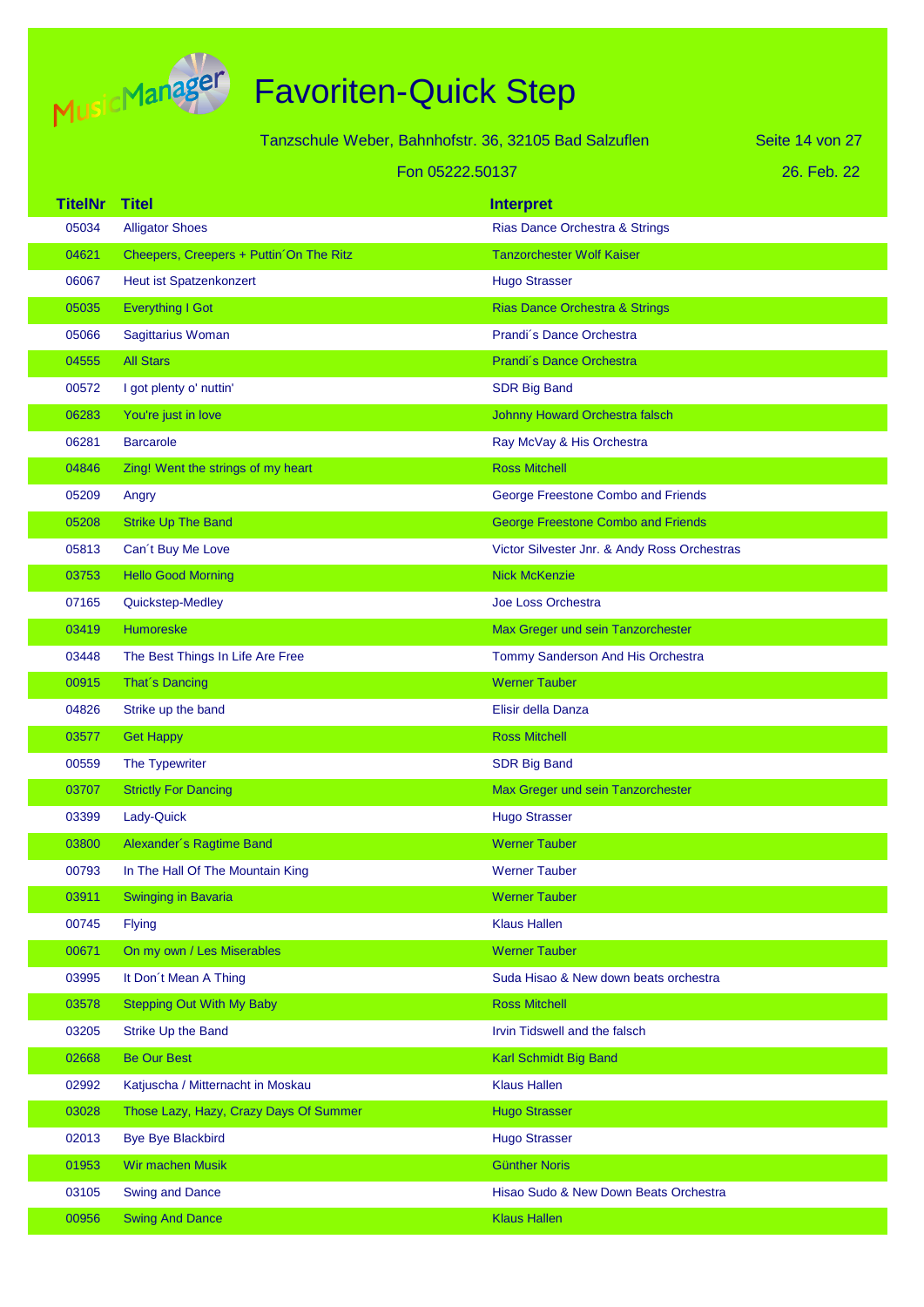

Tanzschule Weber, Bahnhofstr. 36, 32105 Bad Salzuflen

Seite 15 von 27

#### Fon 05222.50137

|  | 26. Feb. 22 |  |
|--|-------------|--|
|  |             |  |

| <b>TitelNr</b> | <b>Titel</b>                                           | <b>Interpret</b>                      |
|----------------|--------------------------------------------------------|---------------------------------------|
| 03110          | <b>Sing Sing Sing</b>                                  | Hisao Sudo & New Down Beats Orchestra |
| 03400          | Bei Mir Bist Du Schön                                  | <b>Werner Tauber</b>                  |
| 03260          | Sweet sue / You are my sunshine                        | fmp-Tanzorchester und die Harmonies   |
| 03265          | it Don't Mean A Thing                                  | <b>Ross Mitchell</b>                  |
| 03324          | <b>Take The A-train</b>                                | <b>Paul Kuhn Quintett</b>             |
| 01429          | <b>Get Me To The Church On Time</b>                    | <b>Klaus Hallen</b>                   |
| 01382          | Puttin <sup>'</sup> On The Ritz                        | <b>Hugo Strasser</b>                  |
| 03379          | <b>Swinging Berlin</b>                                 | <b>Günther Noris</b>                  |
| 03410          | <b>Make It Quick</b>                                   | Max Greger und sein Tanzorchester     |
| 03106          | <b>Puttin On The Ritz</b>                              | Hisao Sudo & New Down Beats Orchestra |
| 00481          | Dance ten, looks three / A Chorus Line                 | <b>Klaus Hallen</b>                   |
| 00389          | It had better be tonight                               | <b>Buddy Greco</b>                    |
| 00558          | Puttin' on the ritz                                    | <b>SDR Big Band</b>                   |
| 00274          | <b>Marakesch Express</b>                               | <b>Dancelife Studio Orchestra</b>     |
| 00122          | Nah Neh Nah / Night owls                               | Max Greger jr. & SDR Big Band         |
| 00096          | Sing                                                   | <b>Klaus Hallen</b>                   |
| 00166          | Quickstep-Medley 1                                     | Max Greger jr. & SDR Big Band         |
| 07434          | Rum 'n Cocacola                                        | tim tim                               |
| 07394          | More                                                   | <b>Klaus Hallen</b>                   |
| 00482          | The light at the end of the tunnel / Starlight Express | <b>Klaus Hallen</b>                   |
| 00555          | More                                                   | <b>Klaus Hallen</b>                   |
| 04556          | You Get What You Give                                  | Prandi's Dance Orchestra              |
| 03297          | <b>Toot Toot Tootsie Goodbye</b>                       | <b>Sunset Dance Orchestra</b>         |
| 04620          | Honey Suckle Rose + Ain't She Sweet                    | <b>Tanzorchester Wolf Kaiser</b>      |
| 00148          | Too hot to hold                                        | Max Greger jr. & SDR Big Band         |
| 03523          | <b>Go Dancing</b>                                      | <b>Ross Mitchell</b>                  |
| 00208          | When you're smiling                                    | Max Greger und sein Tanzorchester     |
| 00171          | Quickstep-Medley 2                                     | Max Greger jr. & SDR Big Band         |
| 05727          | How high the moon                                      | verschiedene Interpreten              |
| 04067          | Second Step In Quick Mood                              | <b>Autumn Winds</b>                   |
| 04609          | Pinguin-Quickstep                                      | <b>Günter Noris</b>                   |
| 04743          | Whatever you want                                      | <b>Velvet Tanzorchester</b>           |
| 04752          | Songbirds                                              | <b>Klaus Hallen</b>                   |
| 03157          | The Night Has A Thousand Eyes                          | Johnny Howard & His Orchestra         |
| 04439          | Old America                                            | Prandi's Dance Orchestra              |
| 02649          | Komm, wir bummeln durch Berlin                         | Hartmut Kupka Big Band                |
| 04700          | <b>Dinah</b>                                           | <b>Ambros Seelos</b>                  |
| 03883          | The Way You Look Tonight                               | <b>Bryan Ferry</b>                    |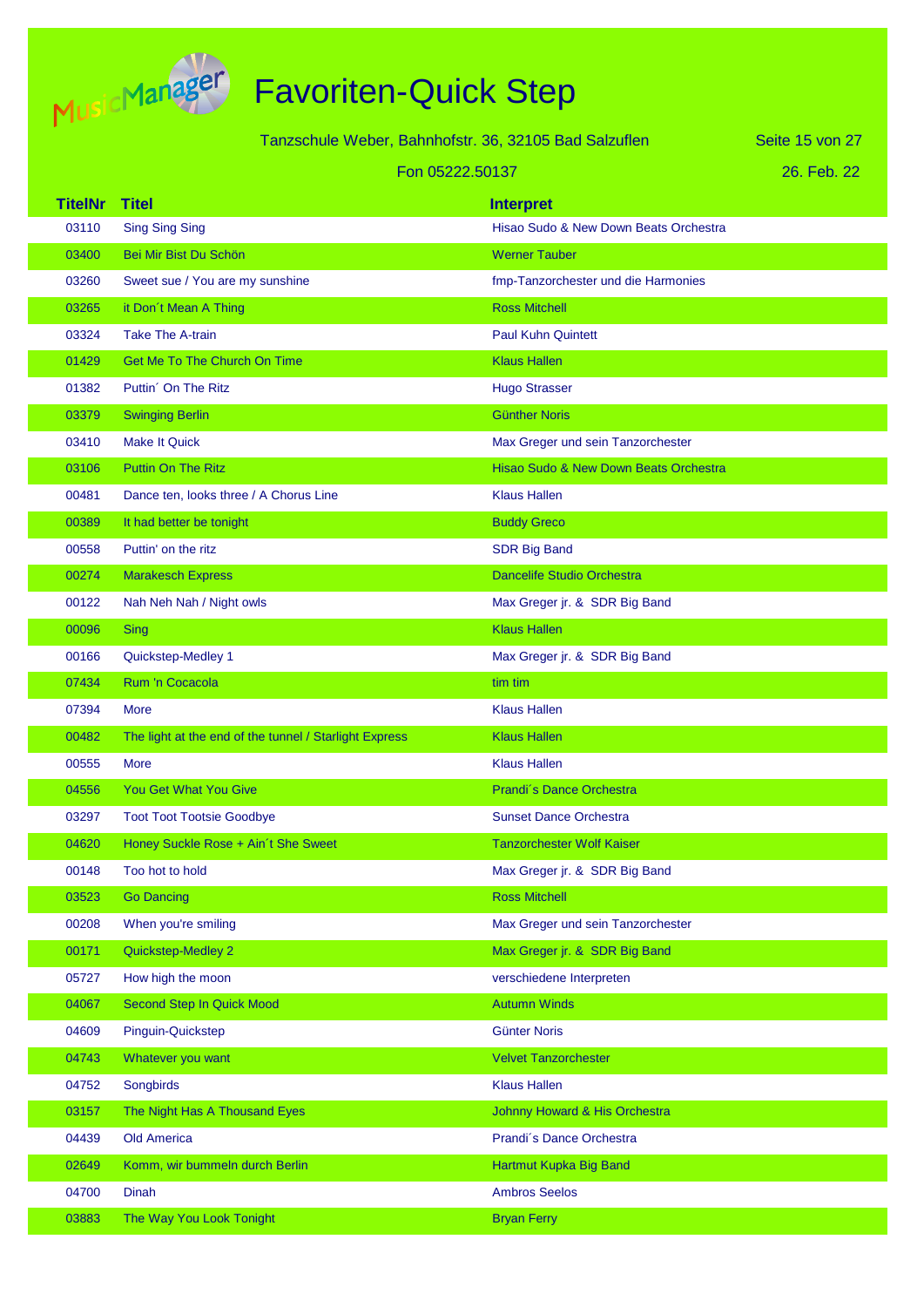

|                 |                                            | Tanzschule Weber, Bahnhofstr. 36, 32105 Bad Salzuflen | Seite 16 von 27 |
|-----------------|--------------------------------------------|-------------------------------------------------------|-----------------|
| Fon 05222.50137 |                                            |                                                       | 26. Feb. 22     |
| <b>TitelNr</b>  | <b>Titel</b>                               | <b>Interpret</b>                                      |                 |
| 00464           | Young At Heart                             | <b>Michael Wilson</b>                                 |                 |
| 00341           | Im schönen Wienerwald                      | <b>Werner Tauber</b>                                  |                 |
| 06074           | With bells on                              | Dancelife Studio Orchestra                            |                 |
| 03391           | You're The Cream In My Coffee              | <b>Werner Tauber</b>                                  |                 |
| 03380           | <b>Step By Step</b>                        | <b>Günther Noris</b>                                  |                 |
| 00965           | A Lot Of Living To Do                      | <b>Klaus Hallen</b>                                   |                 |
| 05036           | <b>No Strings</b>                          | Rias Dance Orchestra & Strings                        |                 |
| 01219           | 42'nd Street                               | <b>Werner Tauber</b>                                  |                 |
| 03243           | One Morning In May                         | <b>Ken Turner</b>                                     |                 |
| 03245           | <b>King Of Dixiland</b>                    | <b>Ken Turner</b>                                     |                 |
| 05630           | Your'e Dancing On My Heart                 | <b>Victor Silvester</b>                               |                 |
| 05522           | Everyday girl                              | <b>Maxine</b>                                         |                 |
| 03236           | Snowbird                                   | <b>Bert Kaempfert</b>                                 |                 |
| 03365           | <b>Quick Explosion</b>                     | <b>Günther Noris</b>                                  |                 |
| 01838           | The Left Bank                              | Bela Sanders und sein Tanzorchester                   |                 |
| 03345           | <b>Body Quick</b>                          | <b>Günther Noris</b>                                  |                 |
| 00011           | Snowbird                                   | Klaus Hallen und Rio                                  |                 |
| 03329           | <b>Breezy</b>                              | <b>Gerard Hever</b>                                   |                 |
| 03073           | Knock, Knock, Who's There                  | <b>Hugo Strasser</b>                                  |                 |
| 03103           | 42nd Street                                | Hisao Sudo & New Down Beats Orchestra                 |                 |
| 03907           | <b>Amboss Quick</b>                        | <b>Werner Tauber</b>                                  |                 |
| 03107           | <b>Dance Darling Dance</b>                 | Hisao Sudo & New Down Beats Orchestra                 |                 |
| 03294           | <b>Sunshine Cake</b>                       | <b>Sunset Dance Orchestra</b>                         |                 |
| 03288           | <b>Balu's Quick</b>                        | <b>Hugo Strasser</b>                                  |                 |
| 01824           | How High the Moon                          | <b>Casa Musica</b>                                    |                 |
| 04775           | Let's dance                                | <b>Ross Mitchell</b>                                  |                 |
| 00185           | Dancefloor Baby                            | Max Greger und sein Tanzorchester                     |                 |
| 00727           | <b>Top Hat</b>                             | <b>Hugo Strasser</b>                                  |                 |
| 03576           | <b>Sunshine And Roses</b>                  | <b>Günther Noris</b>                                  |                 |
| 06605           | Mack the knife                             | <b>Robbie Williams</b>                                |                 |
| 04904           | <b>Thou Swell</b>                          | Andy Ross & His Orchestra                             |                 |
| 03111           | That's A Plenty                            | Hisao Sudo & New Down Beats Orchestra                 |                 |
| 03639           | Don <sup>T</sup> Stop                      | <b>Ross Mitchell</b>                                  |                 |
| 04844           | <b>The Continental</b>                     | <b>Ross Mitchell</b>                                  |                 |
| 03945           | Mozart Synfonica No.40                     | unbekannter Interpret                                 |                 |
| 06051           | Coffee song/Goody goody                    | verschiedene Interpreten                              |                 |
| 02602           | Nine to five                               | Dancelife Studio Orchestra                            |                 |
| 03686           | Morgen komnmnt der Weihnachtsmann (Medley) | <b>James Last Orchester</b>                           |                 |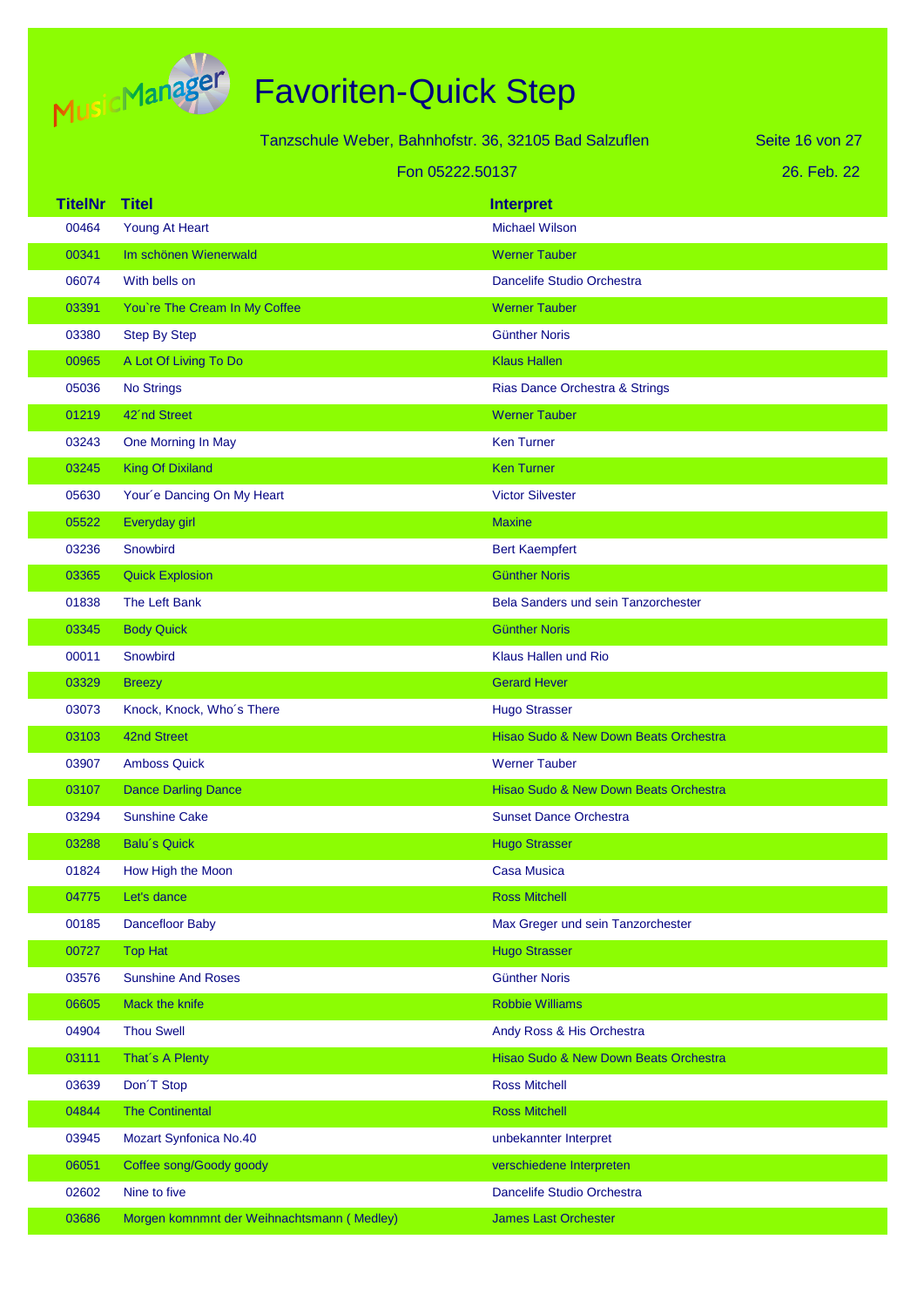

Tanzschule Weber, Bahnhofstr. 36, 32105 Bad Salzuflen

26. Feb. 22 Seite 17 von 27

|                | Fon 05222.50137                          |                                            | 26. Feb. 22 |
|----------------|------------------------------------------|--------------------------------------------|-------------|
| <b>TitelNr</b> | <b>Titel</b>                             | <b>Interpret</b>                           |             |
| 00924          | <b>Be Our Guest</b>                      | <b>Werner Tauber</b>                       |             |
| 04581          | Song Of India                            | <b>Werner Tauber</b>                       |             |
| 00180          | Nah Neh Nah                              | Max Greger und sein Tanzorchester          |             |
| 03108          | You'd Be So Nice To Comehome             | Hisao Sudo & New Down Beats Orchestra      |             |
| 03711          | It's Allright With Me                    | Max Greger und sein Tanzorchester          |             |
| 00571          | C'est magnifique                         | <b>SDR Big Band</b>                        |             |
| 00957          | S.A. Sessions                            | <b>Klaus Hallen</b>                        |             |
| 03462          | <b>Masters-Quick</b>                     | <b>Hugo Strasser</b>                       |             |
| 03158          | Everywere You Go                         | Johnny Howard & His Orchestra              |             |
| 05595          | Sing, sing, sing                         | Pasadena Roof Orchestra                    |             |
| 03116          | <b>Happy Luxembourg</b>                  | Wolfgang Kompalka Showband                 |             |
| 03148          | <b>Strike Up The Band</b>                | <b>Ross Mitchell</b>                       |             |
| 01840          | Let's Dance                              | <b>Bela Sanders und sein Tanzorchester</b> |             |
| 00697          | <b>Piccadilly Circus</b>                 | <b>Günther Noris</b>                       |             |
| 14536          | Soda Pop                                 | Orchestra Alec Medina                      |             |
| 01852          | <b>Strike Up The Band</b>                | Bela Sanders und sein Tanzorchester        |             |
| 03240          | Mountain Greenery / Day In Day Out       | <b>Ken Turner</b>                          |             |
| 01835          | <b>Baby Face</b>                         | <b>Bela Sanders und sein Tanzorchester</b> |             |
| 06206          | Take good care of my baby                | <b>Klaus Hallen</b>                        |             |
| 02648          | Durch Berlin fließt immer noch die Spree | Hartmut Kupka Big Band                     |             |
| 04491          | <b>Rhythm Is Our Business</b>            | <b>Billy May Orchestra</b>                 |             |
| 00254          | <b>Sing Sing Sing</b>                    | <b>Klaus Hallen</b>                        |             |
| 06108          | Guaglione                                | Perez Prado & His Orchestra                |             |
| 05899          | <b>Street-Medley</b>                     | <b>Top-Time Orchestra</b>                  |             |
| 02070          | Rosen aus dem Süden                      | <b>Günther Noris</b>                       |             |
| 05873          | <b>Pocket Swing</b>                      | In Flagranti Tanzkapelle                   |             |
| 02061          | Aufforderung zum Tanz                    | <b>Günther Noris</b>                       |             |
| 04057          | <b>Step In Quick Mood</b>                | <b>Autumn Winds</b>                        |             |
| 05206          | Lady Be Good                             | George Freestone Combo and Friends         |             |
| 04663          | <b>Cracker Jack</b>                      | <b>Ambros Seelos</b>                       |             |
| 01231          | <b>Super Cup</b>                         | <b>Werner Tauber</b>                       |             |
| 04674          | <b>Step by Step</b>                      | <b>Günter Noris</b>                        |             |
| 03874          | Shazam                                   | Norbert Neugebauer                         |             |
| 05704          | Liza                                     | <b>New Ballroom Orchestra</b>              |             |
| 09038          | Puttin' on the Ritz                      | Club des Belugas feat. Fred Astaire        |             |
| 03683          | Morgen Kinder wird's was geben /Medley)  | <b>James Last Orchester</b>                |             |
| 06540          | Lebenslänglich                           | <b>Howard Carpendale</b>                   |             |
| 01415          | Mrs. Robinson                            | <b>Klaus Hallen</b>                        |             |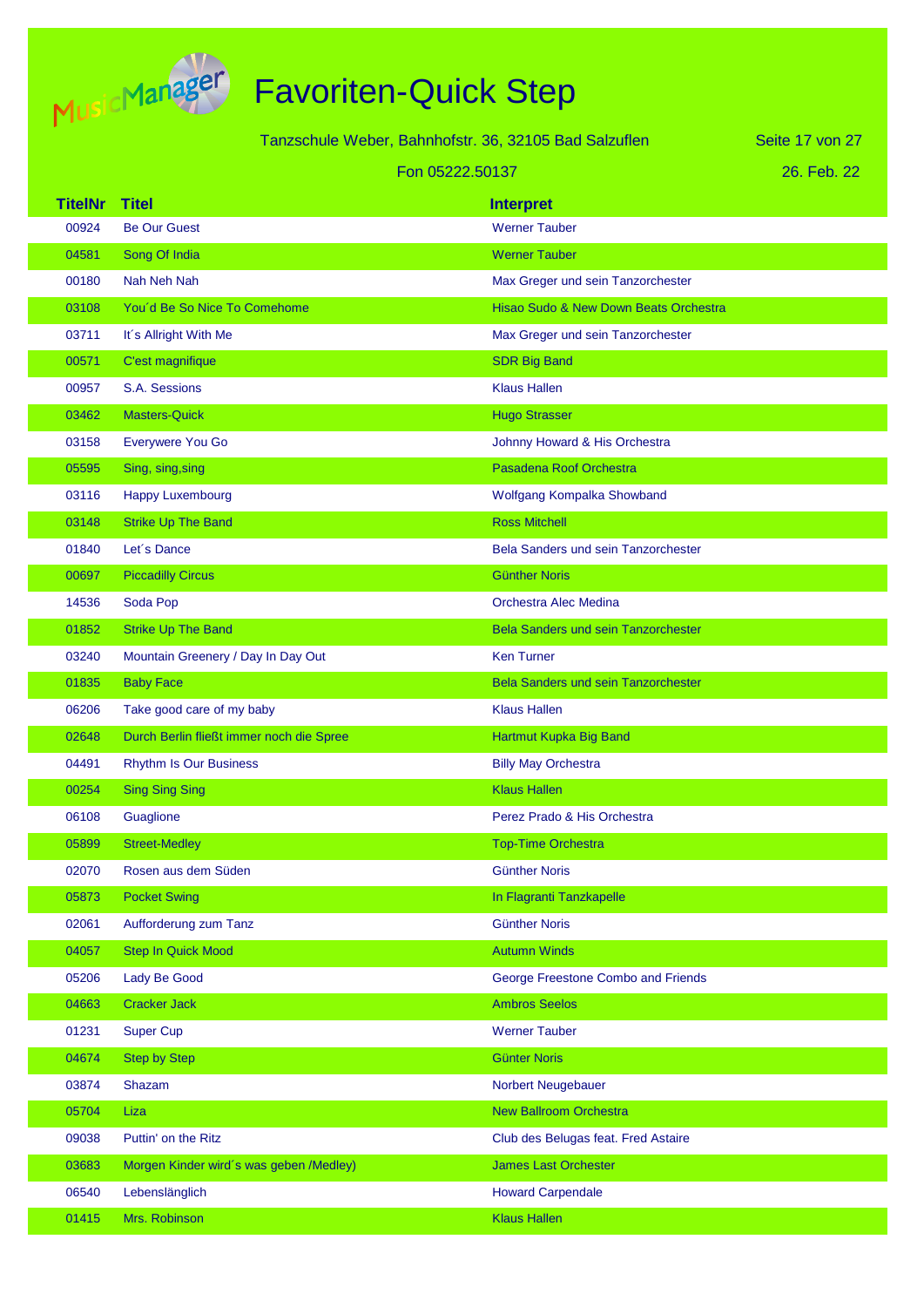

| Seite 18 von 27<br>Tanzschule Weber, Bahnhofstr. 36, 32105 Bad Salzuflen |                                      |                                     |             |
|--------------------------------------------------------------------------|--------------------------------------|-------------------------------------|-------------|
| Fon 05222.50137                                                          |                                      |                                     | 26. Feb. 22 |
| <b>TitelNr</b>                                                           | <b>Titel</b>                         | <b>Interpret</b>                    |             |
| 00335                                                                    | Nonchalance                          | <b>Werner Tauber</b>                |             |
| 03031                                                                    | Dance In The Ballroom                | <b>Hugo Strasser</b>                |             |
| 04902                                                                    | Strike Up The Band                   | Andy Ross & His Orchestra           |             |
| 03340                                                                    | <b>Fox Frivol</b>                    | <b>Günther Noris</b>                |             |
| 07594                                                                    | Boat on the river                    | <b>Klaus Hallen</b>                 |             |
| 00095                                                                    | <b>Sweet sweet smile</b>             | <b>Klaus Hallen</b>                 |             |
| 03681                                                                    | Kling, Glöckchen Kllingelingeling    | <b>James Last Orchester</b>         |             |
| 06327                                                                    | The Jungle Book Groove               | verschiedene Interpreten            |             |
| 01742                                                                    | <b>Betty Boop</b>                    | <b>Klaus Hallen</b>                 |             |
| 03508                                                                    | Ich zähl mir's an den Knöpfen ab     | <b>Hugo Strasser</b>                |             |
| 00097                                                                    | Top of the world                     | <b>Klaus Hallen</b>                 |             |
| 03684                                                                    | Ihr Kinderlein kommet                | <b>James Last Orchester</b>         |             |
| 09039                                                                    | Love Bug                             | <b>Rick Guard</b>                   |             |
| 05325                                                                    | <b>Black bottom</b>                  | <b>Hugo Strasser</b>                |             |
| 00123                                                                    | Mrs. Robinson / Wake up little Susie | Max Greger jr. & SDR Big Band       |             |
| 02942                                                                    | <b>Sleigh Ride</b>                   | <b>Bert Kaempfert</b>               |             |
| 02823                                                                    | <b>Girls Girls Girls</b>             | Sailor                              |             |
| 02761                                                                    | Young At Heart                       | Hodgens/Fahey                       |             |
| 03602                                                                    | Cheek to cheek                       | Wolff Hartmann Gala Sound Orchestra |             |
| 04227                                                                    | <b>Blindekuh</b>                     | <b>Hugo Strasser</b>                |             |
| 03619                                                                    | <b>Button Up Your Overcoat</b>       | Tony Evans & His Orchestra          |             |
| 03660                                                                    | <b>Memories Of London</b>            | <b>Günther Noris</b>                |             |
| 04302                                                                    | <b>Monaco Franz</b>                  | <b>Ambros Seelos</b>                |             |
| 02946                                                                    | <b>Sleigh Ride</b>                   | <b>Debbie Gibson</b>                |             |
| 03263                                                                    | You are my lucky star                | fmp-Tanzorchester und die Harmonies |             |
| 00321                                                                    | THE NIGHT HAS A THOUSAND EYES        | Dancelife Studio Orchestra          |             |
| 03881                                                                    | <b>Foot Tapper</b>                   | Norbert Neugebauer                  |             |
| 04422                                                                    | <b>Tijuana Taxi</b>                  | <b>Bert Kaempfert</b>               |             |
| 03071                                                                    | Theater                              | <b>Hugo Strasser</b>                |             |
| 03074                                                                    | Save All Your Kisses For Me          | <b>Hugo Strasser</b>                |             |
| 03322                                                                    | <b>The Continental</b>               | <b>Paul Kuhn Quintett</b>           |             |
| 04738                                                                    | Catch the fox                        | <b>Velvet Tanzorchester</b>         |             |
| 04228                                                                    | Ich wollt' ich wär' ein Huhn         | <b>Hugo Strasser</b>                |             |
| 07023                                                                    | Oh, lonesome me                      | <b>Connie Francis</b>               |             |
| 06230                                                                    | Let's Dance                          | Pepe Lienhard Orchestra             |             |
| 06335                                                                    | <b>Bottleneck Bob</b>                | Rednex                              |             |
| 06504                                                                    | Junge Leute brauchen Liebe           | Nana Gualdi                         |             |
| 06507                                                                    | Pigalle                              | <b>Bill Ramsey</b>                  |             |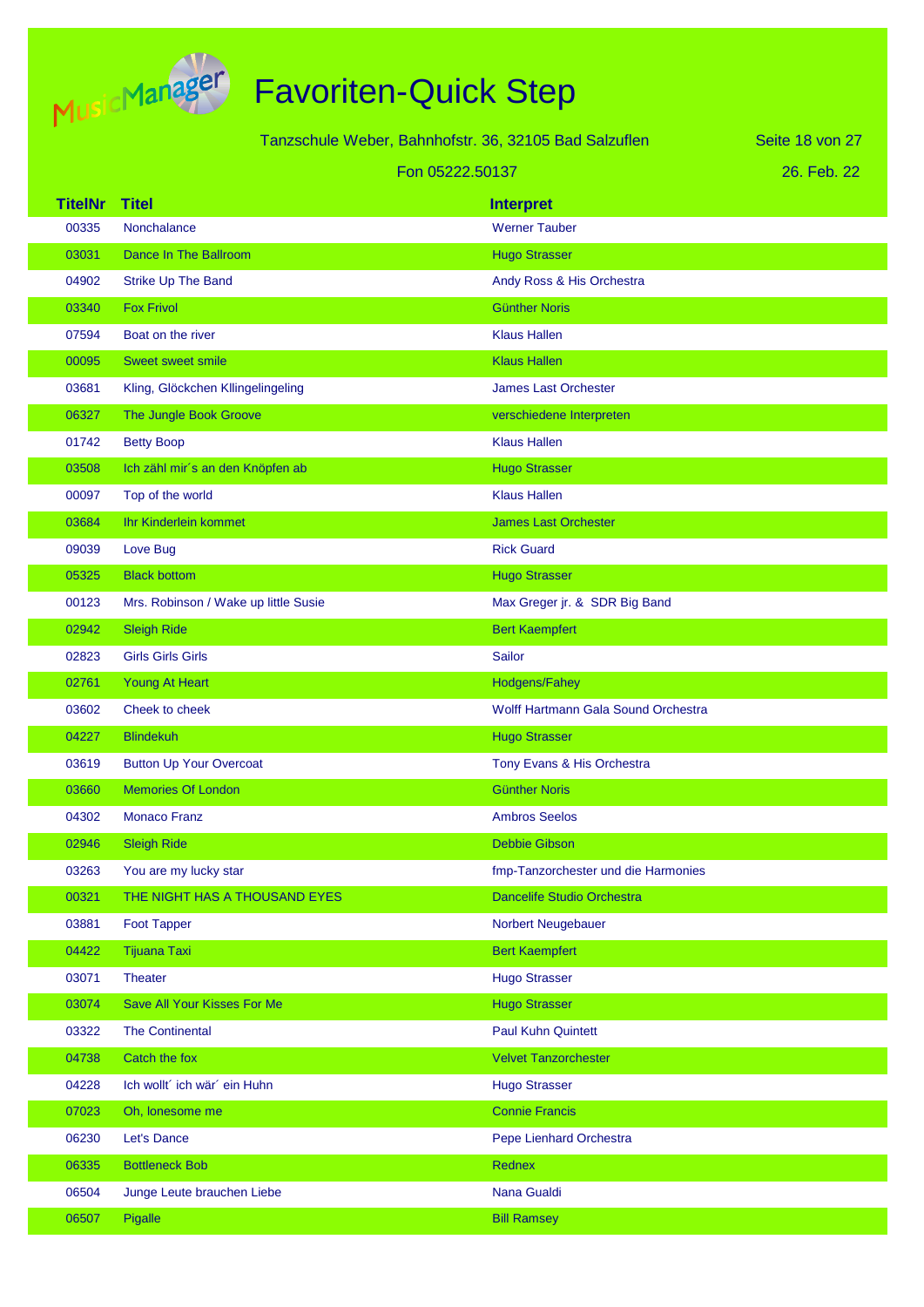

|                 |                                            | Tanzschule Weber, Bahnhofstr. 36, 32105 Bad Salzuflen | Seite 19 von 27 |
|-----------------|--------------------------------------------|-------------------------------------------------------|-----------------|
| Fon 05222.50137 |                                            |                                                       | 26. Feb. 22     |
| <b>TitelNr</b>  | <b>Titel</b>                               | <b>Interpret</b>                                      |                 |
| 06543           | Siebenmeilenstiefel                        | <b>Graham Bonny</b>                                   |                 |
| 06549           | <b>Fats Domino Medley I</b>                | <b>Bobby Setter Band</b>                              |                 |
| 06560           | On the road again                          | <b>Bobby Setter Band</b>                              |                 |
| 06574           | Mr. Sandman                                | <b>The Chordettes</b>                                 |                 |
| 06753           | Tie a yellow ribbon round the old oak tree | <b>Max Bygraves</b>                                   |                 |
| 06759           | Top of the world                           | <b>Vocal Coverversion</b>                             |                 |
| 06760           | <b>Sweet sixteen</b>                       | <b>Vocal Coverversion</b>                             |                 |
| 06171           | Fröhliches Meißen                          | <b>Günter Noris</b>                                   |                 |
| 06822           | Nah Neh Nah                                | Vaya Con Dios                                         |                 |
| 06613           | <b>Things</b>                              | <b>Robbie Williams</b>                                |                 |
| 07024           | Heartache by the number                    | <b>Connie Francis</b>                                 |                 |
| 07026           | Bye, bye love                              | <b>Connie Francis</b>                                 |                 |
| 07076           | Zing, went the string of my heart          | <b>Orchester Ambros Seelos</b>                        |                 |
| 07170           | <b>Bad boy</b>                             | <b>Gloria Estefan</b>                                 |                 |
| 07175           | Yakety axe                                 | Chet Atkins & Mark Knopfler                           |                 |
| 07205           | Hoch auf dem gelben Wagen                  | <b>Günter Noris</b>                                   |                 |
| 07210           | Kleine Mädchen müssen schlafen gehen       | <b>Günter Noris</b>                                   |                 |
| 07286           | <b>Mexican Shuffle</b>                     | <b>Victor Silvester</b>                               |                 |
| 07374           | Just one of those things                   | <b>Bryan Ferry</b>                                    |                 |
| 07575           | All summer long                            | <b>Kid Rock</b>                                       |                 |
| 04825           | <b>Skyliner</b>                            | Elisir della Danza                                    |                 |
| 07285           | So what's new                              | <b>Victor Silvester</b>                               |                 |
| 06795           | Take good care of my baby                  | Sascha                                                |                 |
| 05761           | <b>Amethyst-Quick</b>                      | <b>Günter Noris</b>                                   |                 |
| 05333           | <b>Hello Dolly</b>                         | <b>Hugo Strasser</b>                                  |                 |
| 05331           | Lambeth walk                               | <b>Hugo Strasser</b>                                  |                 |
| 05599           | Mr. Sandmann                               | <b>The Chordettes</b>                                 |                 |
| 05632           | HM, HM, du bist so zauberhaft              | <b>Hugo Strasser</b>                                  |                 |
| 05664           | Acapulco 1922                              | <b>Victor Silvester</b>                               |                 |
| 05672           | Top Of The World                           | Karl Schmidt Big Band                                 |                 |
| 05723           | German Open                                | verschiedene Interpreten                              |                 |
| 05726           | <b>Breakfast in Pasadena</b>               | verschiedene Interpreten                              |                 |
| 05758           | <b>Türkis fox</b>                          | <b>Günter Noris</b>                                   |                 |
| 05759           | <b>Nelken Fix</b>                          | <b>Günter Noris</b>                                   |                 |
| 05481           | Cinderella                                 | <b>Klaus Hallen</b>                                   |                 |
| 05760           | <b>Swinging Harmony</b>                    | <b>Günter Noris</b>                                   |                 |
| 05596           | <b>Baby Baby</b>                           | Frankie Lymon                                         |                 |
| 05854           | Sing sing sing                             | <b>Klaus Hallen</b>                                   |                 |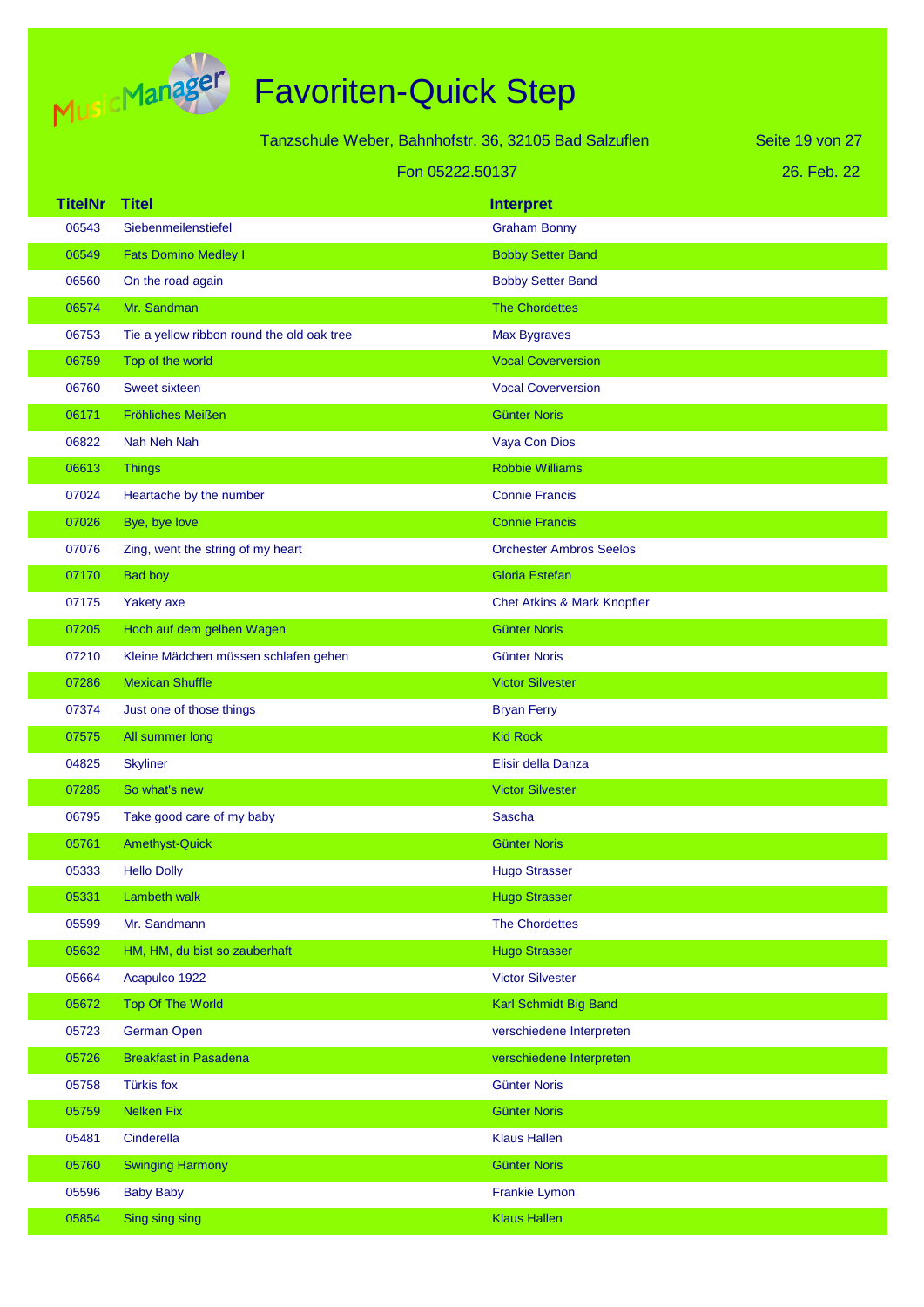

| Tanzschule Weber, Bahnhofstr. 36, 32105 Bad Salzuflen |                                                 |                                   | Seite 20 von 27 |
|-------------------------------------------------------|-------------------------------------------------|-----------------------------------|-----------------|
| Fon 05222.50137                                       |                                                 |                                   | 26. Feb. 22     |
| <b>TitelNr</b>                                        | <b>Titel</b>                                    | <b>Interpret</b>                  |                 |
| 05903                                                 | <b>Happy Feet</b>                               | verschiedene Interpreten          |                 |
| 05887                                                 | The bad but true story                          | <b>Rednex</b>                     |                 |
| 05875                                                 | Am Sonntag will mein Süßer mit mir segeln gehen | In Flagranti Tanzkapelle          |                 |
| 05869                                                 | Somebody Loves Me                               | In Flagranti Tanzkapelle          |                 |
| 05867                                                 | Bei mir bist du schön                           | In Flagranti Tanzkapelle          |                 |
| 05785                                                 | It's not unusual                                | <b>Tom Jones</b>                  |                 |
| 05853                                                 | Le Jazz Hot                                     | <b>Klaus Hallen</b>               |                 |
| 05831                                                 | Three little words                              | <b>Hugo Strasser</b>              |                 |
| 05796                                                 | Never ending song of love                       | <b>New Seekers</b>                |                 |
| 04903                                                 | <b>South Rampart Street Parade</b>              | Andy Ross & His Orchestra         |                 |
| 03147                                                 | Let's Teach The World To Dance                  | <b>Ross Mitchell</b>              |                 |
| 09112                                                 | This could be the start of something big        | S.Lawrence & E. Gorme             |                 |
| 03511                                                 | Hoch drob'n auf dem Berg                        | <b>Hugo Strasser</b>              |                 |
| 03323                                                 | <b>Strike Up the Band</b>                       | <b>Paul Kuhn Quintett</b>         |                 |
| 03146                                                 | Top Hat White Tie and Tails                     | <b>Ross Mitchell</b>              |                 |
| 07193                                                 | <b>Bossa Dorado</b>                             | <b>Rosenberg Trio</b>             |                 |
| 05928                                                 | Walk on by                                      | Forrest                           |                 |
| 08475                                                 | Jeepers creepers                                | <b>Dancelife Studio Orchestra</b> |                 |
| 06754                                                 | Congratulations                                 | U. Voss                           |                 |
| 06522                                                 | The big blowout                                 | Henry Manchini                    |                 |
| 03873                                                 | <b>Marina</b>                                   | Norbert Neugebauer                |                 |
| 04028                                                 | There'll Be Some Changes Made                   | Seve Lawrence and Eydie Gorme     |                 |
| 07176                                                 | Alice, I want you just for me                   | <b>Full Force</b>                 |                 |
| 12919                                                 | <b>Sweet sixteen</b>                            | <b>Billy Idol</b>                 |                 |
| 08350                                                 | Dancin' fool                                    | Dancelife Studio Orchestra        |                 |
| 15562                                                 | Ruby, Don't Take Your Love to Town              | <b>Kenny Rogers</b>               |                 |
| 08644                                                 | Hey panucho                                     | Dancelife Studio Orchestra        |                 |
| 08786                                                 | Today is my day                                 | <b>Casa Musica</b>                |                 |
| 15635                                                 | <b>Boyfriend</b>                                | Lou Bega                          |                 |
| 13117                                                 | Diamonds Are A Girl's Best Friends              | <b>Puppini Sisters</b>            |                 |
| 05260                                                 | More                                            | Madonna                           |                 |
| 14552                                                 | <b>Catch &amp; Release</b>                      | <b>Tanzorchester Klaus Hallen</b> |                 |
| 09042                                                 | <b>Tarzan of Harlem</b>                         | <b>Big Band Voodoo Daddy</b>      |                 |
| 04487                                                 | <b>Skyliner</b>                                 | <b>June Christy</b>               |                 |
| 00883                                                 | I May Be Wrong                                  | <b>Music Unlimited</b>            |                 |
| 05067                                                 | <b>Explosiv</b>                                 | Prandi's Dance Orchestra          |                 |
| 08487                                                 | 's wonderful                                    | Dancelife Studio Orchestra        |                 |
| 15424                                                 | <b>Crazy In Love</b>                            | <b>Baseballs</b>                  |                 |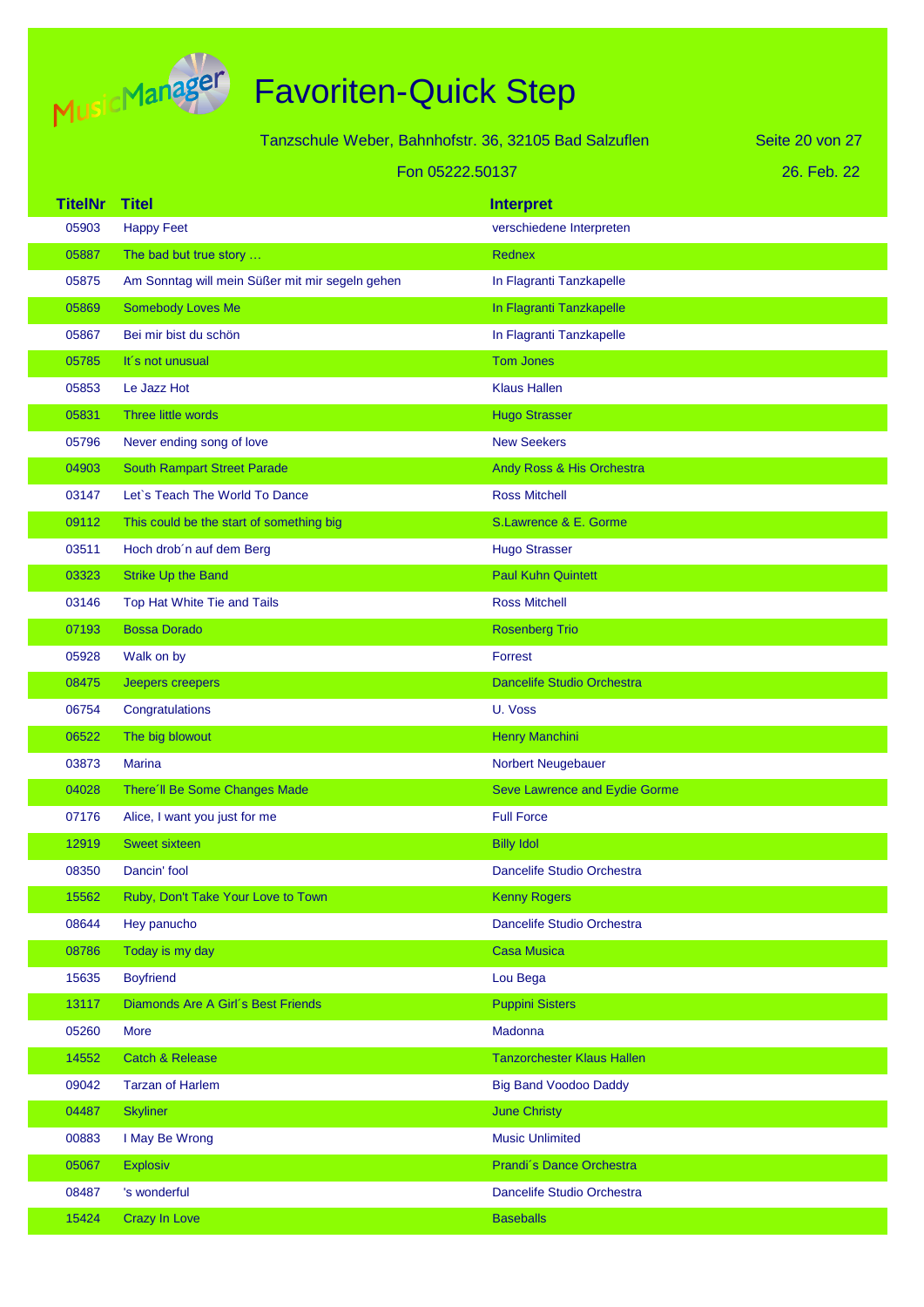

|                 |                                                  | Tanzschule Weber, Bahnhofstr. 36, 32105 Bad Salzuflen | Seite 21 von 27 |
|-----------------|--------------------------------------------------|-------------------------------------------------------|-----------------|
| Fon 05222.50137 |                                                  |                                                       | 26. Feb. 22     |
| <b>TitelNr</b>  | <b>Titel</b>                                     | <b>Interpret</b>                                      |                 |
| 08826           | Just one of those things                         | <b>James Darren</b>                                   |                 |
| 13116           | Küssen Kann Man Nicht Alleine                    | <b>Max Raabe</b>                                      |                 |
| 13137           | <b>The Look</b>                                  | <b>The Baseballs</b>                                  |                 |
| 15023           | <b>Things</b>                                    | <b>Robbie Williams</b>                                |                 |
| 11452           | Und Du stehst drauf                              | <b>Maite Kelly</b>                                    |                 |
| 15637           | Glam                                             | <b>Dimie Cat</b>                                      |                 |
| 09173           | Too darn hot                                     | <b>Buddy Greco</b>                                    |                 |
| 14503           | <b>Born Country</b>                              | Alabama                                               |                 |
| 13956           | <b>To France</b>                                 | <b>Maggie Reilly</b>                                  |                 |
| 11622           | Das geht vorbei                                  | Dana Winner                                           |                 |
| 09231           | I could have danced all night                    | Max Bygraves                                          |                 |
| 09224           | Is it true what they say about Dixie             | <b>Max Bygraves</b>                                   |                 |
| 09882           | The way you kiss                                 | <b>Carl Nelke Company</b>                             |                 |
| 15549           | Du und Ich                                       | <b>Clueso</b>                                         |                 |
| 08825           | Peroxyde Song                                    | Michael Bublé                                         |                 |
| 14680           | Trashin' the Camp                                | <b>Vio Friedmann</b>                                  |                 |
| 14512           | <b>Oklahoma Heart</b>                            | <b>Becky Hobbs</b>                                    |                 |
| 12304           | <b>Little talks</b>                              | Of Monster & Men                                      |                 |
| 08469           | Everytime I think of you                         | Dancelife Studio Orchestra                            |                 |
| 13929           | <b>Stolen Dance</b>                              | <b>Milky Chance</b>                                   |                 |
| 15462           | Show Me How You Burlesque                        | Christina Aguilera                                    |                 |
| 10763           | Don't bring Lulu                                 | <b>Max Bygraves</b>                                   |                 |
| 12728           | Wake me up                                       | Avicii                                                |                 |
| 08867           | All that Jazz                                    | Sammy Davis jr.                                       |                 |
| 12754           | <b>Bonfire hearts</b>                            | <b>James Blunt</b>                                    |                 |
| 14514           | If You Can Live With It                          | <b>Bill Anderson</b>                                  |                 |
| 10847           | Boogie my blues away                             | <b>Jiving Rascals</b>                                 |                 |
| 08864           | Don't be that way                                | <b>Red hot Boogie Bumpers</b>                         |                 |
| 08716           | Goody Goody/Deep in the Heart of Texas/Hoots Mon | The Power Pack Orchestra                              |                 |
| 13003           | I really want you                                | <b>James Blunt</b>                                    |                 |
| 15622           | <b>Feelin Good</b>                               | <b>Christina Grimmie</b>                              |                 |
| 14551           | Lush Life                                        | <b>Tanzorchester Klaus Hallen</b>                     |                 |
| 14649           | Rolling In The Deep                              | Orquesta Alec Medina                                  |                 |
| 13758           | $L-O-V-E$                                        | <b>Top Time Orchester</b>                             |                 |
| 09881           | My gipsy queen                                   | <b>Carl Nelke Company</b>                             |                 |
| 09043           | Gibt's doch garnicht                             | <b>Klaus Hallen</b>                                   |                 |
| 14600           | Our Day Will Come                                | Orchestra Alec Medina                                 |                 |
| 13120           | You Cant't Hurry Love                            | <b>Diana Ross &amp; The Supremes</b>                  |                 |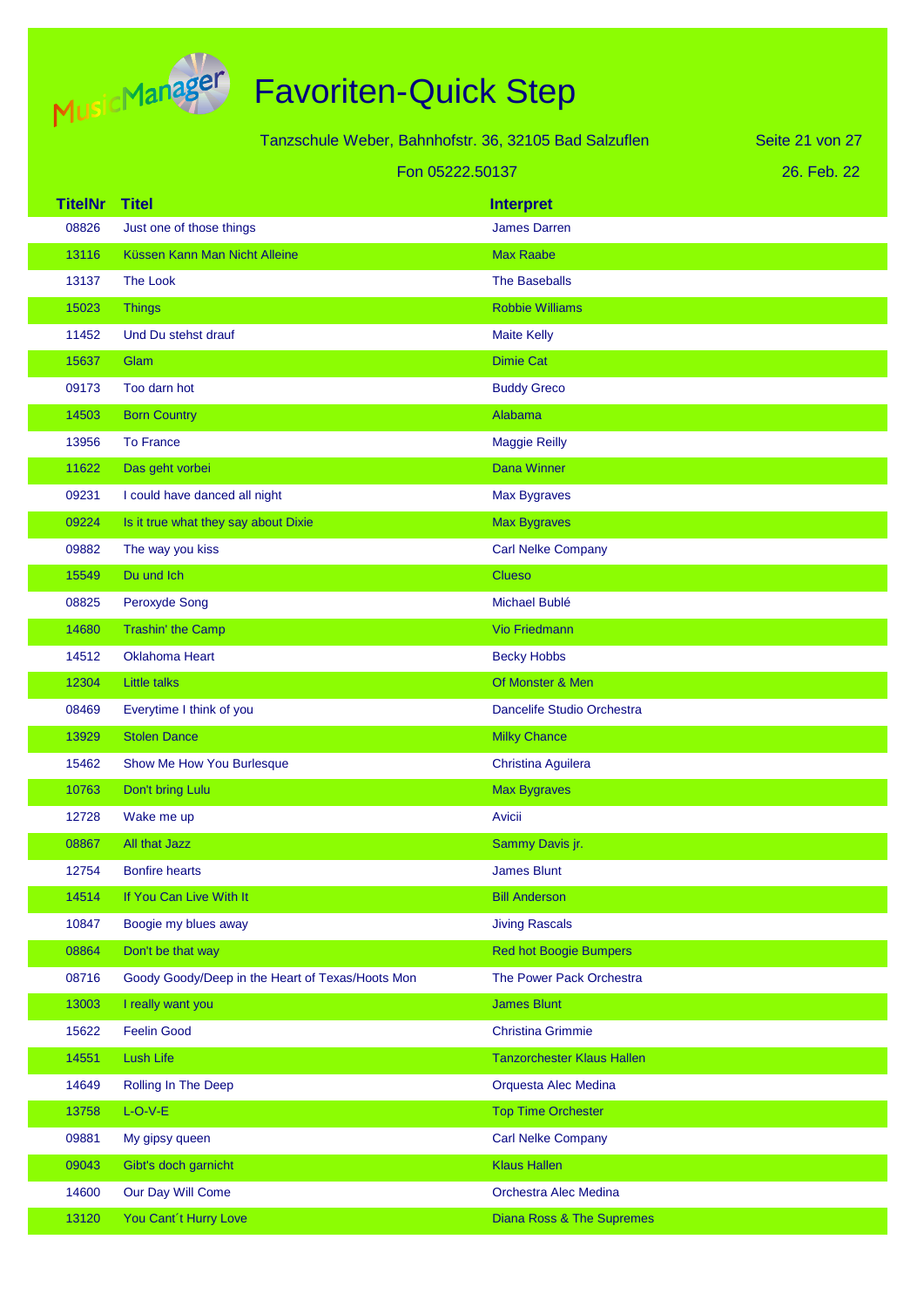

|                |                                   | Tanzschule Weber, Bahnhofstr. 36, 32105 Bad Salzuflen     | Seite 22 von 27 |
|----------------|-----------------------------------|-----------------------------------------------------------|-----------------|
|                |                                   | Fon 05222.50137                                           | 26. Feb. 22     |
| <b>TitelNr</b> | <b>Titel</b>                      | <b>Interpret</b>                                          |                 |
| 15425          | <b>Vive Le Swing</b>              | In-Grid Dj-Ice                                            |                 |
| 08828          | <b>Minor swing</b>                | The Ira Jones Big Band                                    |                 |
| 09883          | Walking down the line             | <b>Carl Nelke Company</b>                                 |                 |
| 12851          | Mr. Rock & Roll                   | Amy MacDonald                                             |                 |
| 14601          | The A Team                        | Orchestra Alec Medina                                     |                 |
| 12894          | <b>Sommer</b>                     | <b>Mary Roos</b>                                          |                 |
| 08909          | Dosvedanya mio bambino            | Cathy & The Swingatonics                                  |                 |
| 12838          | <b>Midnight Dynamos</b>           | <b>Matchbox</b>                                           |                 |
| 15493          | Frei Wie Der Wind                 | Santiano                                                  |                 |
| 13226          | A Boy Named Sue                   | <b>Johnny Cash</b>                                        |                 |
| 09911          | Guys and dolls                    | Sammy Davis jr.                                           |                 |
| 15640          | Walk like an Egyptian             | The Bangles                                               |                 |
| 09171          | I've found a new Baby             | Lena Horne                                                |                 |
| 08557          | Fox as fox can                    | <b>Günter Noris</b>                                       |                 |
| 13171          | <b>Merry Christmas Everyone</b>   | Shakin' Stevens                                           |                 |
| 09293          | <b>Sparkling Diamonds</b>         | <b>Dancelife Studio Orchestra</b>                         |                 |
| 08862          | Hawaiian war chant                | Big Kahuna & The Copa Cat Pack                            |                 |
| 13753          | <b>Night Owls</b>                 | <b>Top Time Orchester</b>                                 |                 |
| 10591          | Good Night, Ladies                | Alfred Hausse Orchestra, Tony Anderson Ballroom Orchestra |                 |
| 08907          | Theme from "Spiderman"            | <b>Simon Sparks</b>                                       |                 |
| 13362          | <b>She Moves</b>                  | Alle Farben & Graham Candy                                |                 |
| 10226          | Zing! Went the string of my heart | <b>Ross Mitchell</b>                                      |                 |
| 07718          | I feel for you                    | Dancelife Studio Orchestra                                |                 |
| 08908          | <b>Chicago Overture</b>           | <b>Hot Rolls Ragtime Band</b>                             |                 |
| 15642          | Gekommen Um Zu Bleiben            | Wir sind Helden                                           |                 |
| 13829          | Fleisch                           | Mundstuhl                                                 |                 |
| 12529          | I am on fire                      | <b>Bruce Springsteen</b>                                  |                 |
| 15634          | <b>King of Swing</b>              | <b>Big Bad Voodoo Daddy</b>                               |                 |
| 10230          | Let's teach the world to dance    | <b>Ross Mitchell</b>                                      |                 |
| 12675          | Castle of glass                   | <b>Linkin Park</b>                                        |                 |
| 15237          | Know It All                       | <b>Anne Becker</b>                                        |                 |
| 15621          | Zoot Suit Rio                     | <b>Cherry Poppin' Daddies</b>                             |                 |
| 10592          | <b>Everybody Loves Somebody</b>   | Alfred Hausse Orchestra, Tony Anderson Ballroom Orchestra |                 |
| 12501          | Josephine                         | <b>Chris Rea</b>                                          |                 |
| 09111          | March of the toys                 | <b>Billy May Orchestra</b>                                |                 |
| 08866          | Come on a my house                | Big Kahuna & The Copa Cat Pack                            |                 |
| 11771          | Today's teartrops                 | <b>Roy Orbison</b>                                        |                 |
| 08785          | <b>Monster</b>                    | <b>Casa Musica</b>                                        |                 |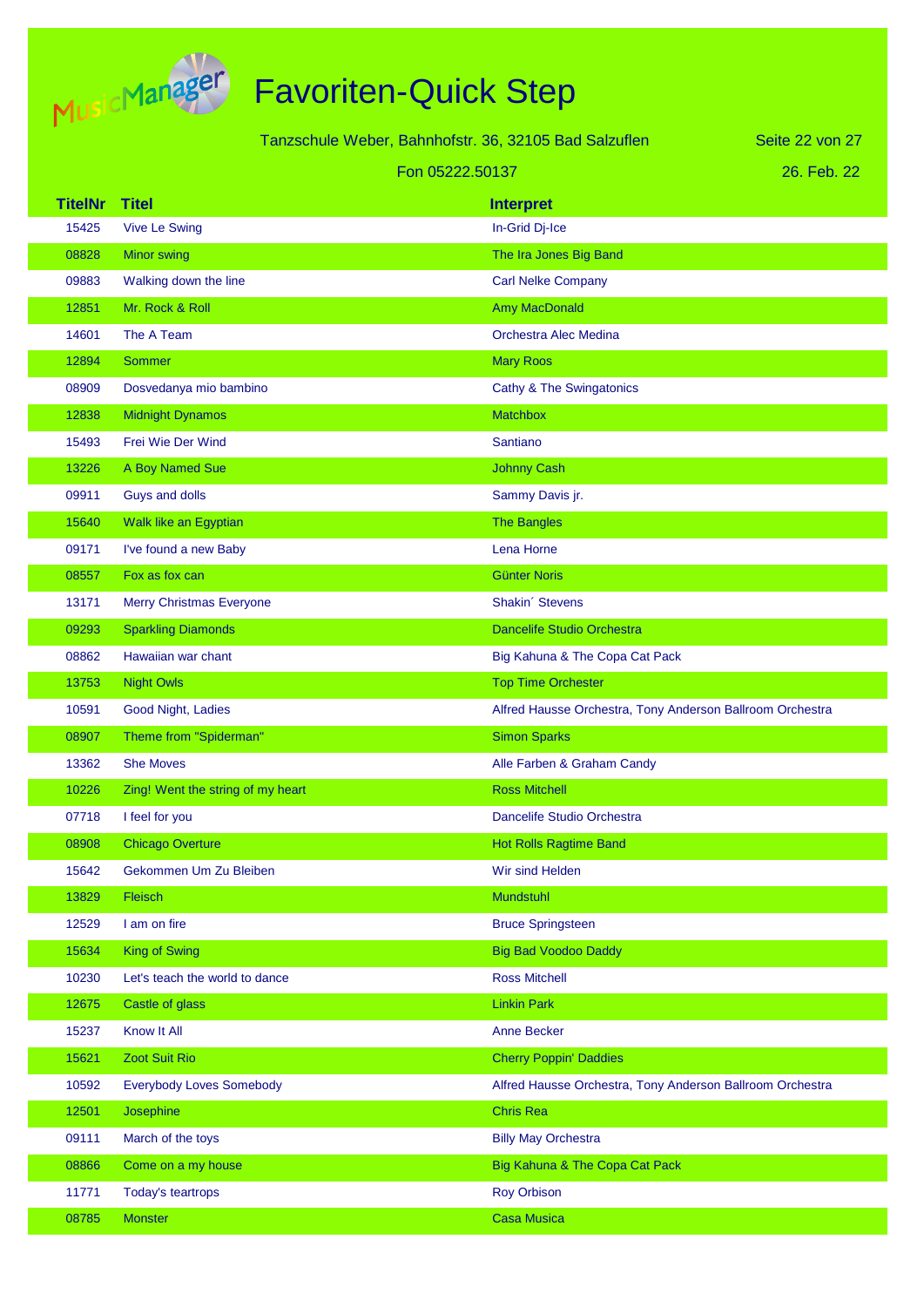

|                |                                        | Tanzschule Weber, Bahnhofstr. 36, 32105 Bad Salzuflen | Seite 23 von 27 |
|----------------|----------------------------------------|-------------------------------------------------------|-----------------|
|                |                                        | Fon 05222.50137                                       | 26. Feb. 22     |
| <b>TitelNr</b> | <b>Titel</b>                           | <b>Interpret</b>                                      |                 |
| 08724          | <b>Get Happy/The Continental</b>       | The Power Pack Orchestra                              |                 |
| 08352          | Opus one                               | <b>Dancelife Studio Orchestra</b>                     |                 |
| 08619          | <b>Hawaiian War Chant</b>              | Big Kahuna & The Copa Cat Pack                        |                 |
| 14504          | <b>Mountain Music</b>                  | Alabama                                               |                 |
| 07822          | <b>Skyliner</b>                        | Dancelife Studio Orchestra                            |                 |
| 15567          | Johnny                                 | <b>Melanie Fiona</b>                                  |                 |
| 08621          | Tu vuo' fa l'Americano                 | <b>Bruce Morris Ensemble</b>                          |                 |
| 12473          | Bye bye love                           | <b>Everly Brothers</b>                                |                 |
| 15564          | Not Fair                               | <b>Lily Allen</b>                                     |                 |
| 15641          | Wiggle                                 | <b>Jason Derulo</b>                                   |                 |
| 13412          | <b>Somewhere Tonight</b>               | Highway 101                                           |                 |
| 09880          | Do so natine                           | <b>Carl Nelke Company</b>                             |                 |
| 14664          | Hangover                               | <b>Vintage Vegas</b>                                  |                 |
| 08787          | Jumpin' and jive                       | <b>Casa Musica</b>                                    |                 |
| 15643          | <b>Nur Ein Wort</b>                    | Wir sind Helden                                       |                 |
| 13325          | Lambeth Walk - Alexanders Ragtime Band | Greger, Max - Tanzen '93                              |                 |
| 15633          | I Will Dance                           | Katzenjammer                                          |                 |
| 12951          | Krach im Lager                         | <b>Rommel Singson</b>                                 |                 |
| 15139          | Another Day Of Sun                     | <b>Tanzorchester Klaus Hallen</b>                     |                 |
| 15405          | <b>Lets Dance</b>                      | <b>Chris Rea</b>                                      |                 |
| 15461          | Cant Touch I                           | <b>Ricki-Lee</b>                                      |                 |
| 15625          | 9 To 5                                 | <b>Dolly Parton</b>                                   |                 |
| 14663          | Danke Schön                            | <b>Vintage Vegas</b>                                  |                 |
| 07719          | Don't feel like dancing                | Dancelife Studio Orchestra                            |                 |
| 13042          | Ich bin dabei                          | <b>Roger Cicero</b>                                   |                 |
| 13045          | Spontis zeugen Banker                  | <b>Roger Cicero</b>                                   |                 |
| 13046          | Und sonst so                           | <b>Roger Cicero</b>                                   |                 |
| 13049          | <b>Seine Ruhe</b>                      | <b>Roger Cicero</b>                                   |                 |
| 13051          | <b>Ohne Worte</b>                      | <b>Roger Cicero</b>                                   |                 |
| 13052          | Das ist nicht das wonach es aussieht   | <b>Roger Cicero</b>                                   |                 |
| 09109          | White heat stomp                       | <b>Bill Elliott Orchestra</b>                         |                 |
| 13053          | Internet Single Börse                  | <b>Roger Cicero</b>                                   |                 |
| 13073          | Wenn sie Dich fragt                    | <b>Roger Cicero</b>                                   |                 |
| 13223          | 25 Minutes To Go                       | <b>Johnny Cash</b>                                    |                 |
| 07674          | Doop-doop                              | Dancelife Studio Orchestra                            |                 |
| 13065          | <b>Gute Freunde</b>                    | <b>Roger Cicero</b>                                   |                 |
| 13057          | Kein Abendessen                        | <b>Roger Cicero</b>                                   |                 |
| 13056          | Nimm Deinen Kerl zurück                | <b>Roger Cicero</b>                                   |                 |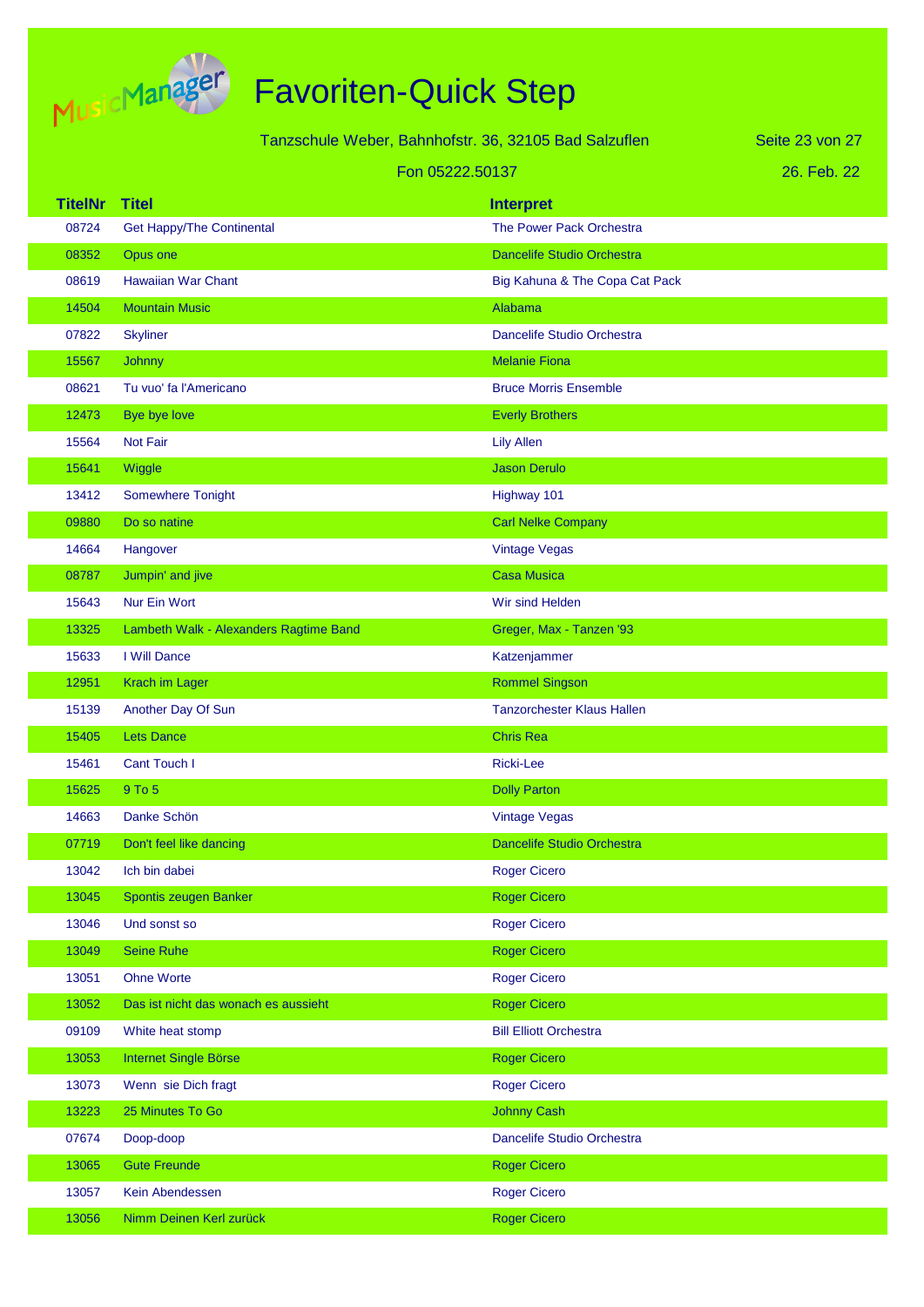

|                | Tanzschule Weber, Bahnhofstr. 36, 32105 Bad Salzuflen |                               | Seite 24 von 27 |
|----------------|-------------------------------------------------------|-------------------------------|-----------------|
|                | Fon 05222.50137                                       |                               | 26. Feb. 22     |
| <b>TitelNr</b> | <b>Titel</b>                                          | <b>Interpret</b>              |                 |
| 12989          | The rhythm of the night                               | <b>Hermes House Band</b>      |                 |
| 10022          | <b>Jingle Bells</b>                                   | <b>Glenn Miller Orchestra</b> |                 |
| 12152          | Liebeskummer lohnt sich nicht my darling              | <b>Siw Malmquist</b>          |                 |
| 12136          | Im Wagen vor mir                                      | Henry Valentino mit Uschi     |                 |
| 11580          | Frosty the snowman                                    | <b>Willie Nelson</b>          |                 |
| 09107          | <b>Topsy</b>                                          | <b>Gelato Swing Band</b>      |                 |
| 15463          | Swing with me                                         | <b>Jessica Simpson</b>        |                 |
| 12139          | Wärst Du doch in Düsseldorf geblieben                 | <b>Dorthe</b>                 |                 |
| 13079          | Das ganze Leben ist ein Zoo                           | <b>Roger Cicero</b>           |                 |
| 12230          | <b>Ring of fire</b>                                   | <b>Johnny Cash</b>            |                 |
| 10229          | The best of times                                     | <b>Ross Mitchell</b>          |                 |
| 10103          | When I get low I get high                             | Götz Alsmann                  |                 |
| 10031          | In the Christmas mood                                 | <b>Glenn Miller Orchestra</b> |                 |
| 13078          | Schön daß Du da bist                                  | <b>Roger Cicero</b>           |                 |
| 10015          | Sleigh ride                                           | <b>Glenn Miller Orchestra</b> |                 |
| 15636          | <b>Just A Girl</b>                                    | No Doubt                      |                 |
| 13292          | <b>Forty Hour Week</b>                                | Alabama                       |                 |
| 09116          | <b>Basie's Bag Boogie</b>                             | G. Benson & C. Basie          |                 |
| 13931          | <b>Bonfire Heart</b>                                  | <b>James Blunt</b>            |                 |
| 06997          | <b>Swami Swing</b>                                    | <b>Powder Blues</b>           |                 |
| 15236          | <b>Around The World</b>                               | <b>Senor Villano</b>          |                 |
| 13668          | <b>Jackson</b>                                        | <b>June Carter Cash</b>       |                 |
| 09115          | Indiana                                               | B. Darin & J. Mercer          |                 |
| 10896          | Bei mir bist Du schön                                 | Pasadena Roof Orchestra       |                 |
| 15569          | Veneno para el corazón                                | Ana Belen                     |                 |
| 11197          | <b>Allzeit gute Fahrt</b>                             | <b>Jonny Hill</b>             |                 |
| 15550          | Walk Of Life                                          | <b>Dire Straits</b>           |                 |
| 10897          | Alexander's Ragtime Band                              | Pasadena Roof Orchestra       |                 |
| 11355          | Fairytale                                             | Alexander Rybak               |                 |
| 10890          | <b>Beer barrel Polka</b>                              | Pasadena Roof Orchestra       |                 |
| 10889          | Lullaby of Broadway                                   | Pasadena Roof Orchestra       |                 |
| 10882          | In the mood                                           | Pasadena Roof Orchestra       |                 |
| 15548          | I Fell In Love                                        | <b>Carlene Carter</b>         |                 |
| 10636          | Stepping out with my baby                             | Pasadena Roof Orchestra       |                 |
| 10629          | Latin from Manhattan                                  | Pasadena Roof Orchestra       |                 |
| 13070          | Kompromisse                                           | <b>Roger Cicero</b>           |                 |
| 11133          | Ich zieh den Bauch nicht mehr ein                     | <b>Dirk Busch</b>             |                 |
| 13687          | <b>Dixie Biscuit</b>                                  | <b>Tape Five</b>              |                 |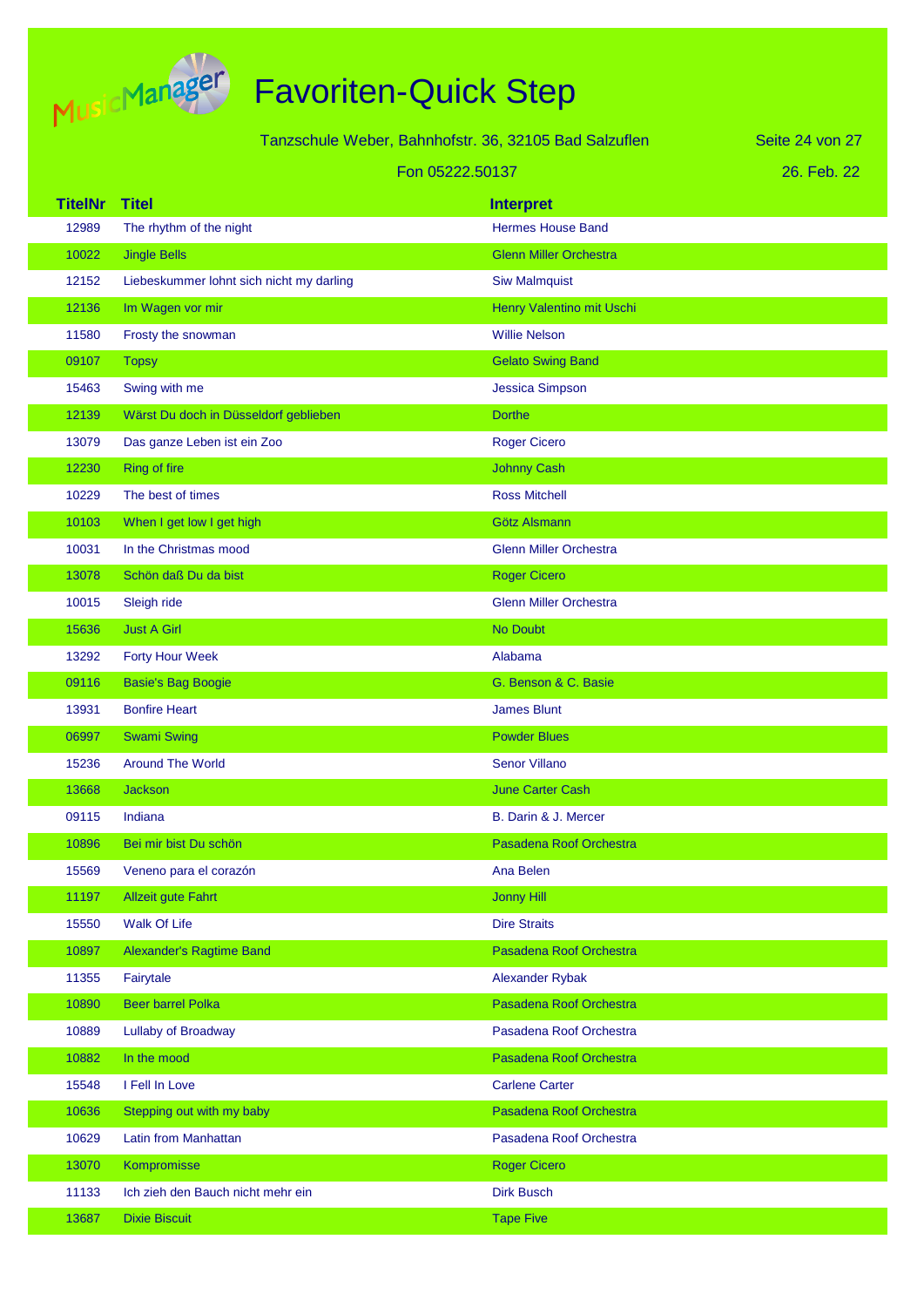

| Tanzschule Weber, Bahnhofstr. 36, 32105 Bad Salzuflen |                                     |                                      | Seite 25 von 27 |
|-------------------------------------------------------|-------------------------------------|--------------------------------------|-----------------|
|                                                       | Fon 05222.50137                     |                                      | 26. Feb. 22     |
| <b>TitelNr</b>                                        | <b>Titel</b>                        | <b>Interpret</b>                     |                 |
| 13688                                                 | For Dancers Only                    | <b>Swingin' Fireballs</b>            |                 |
| 13689                                                 | It Don't Mean A Thing               | Club des Belugas feat. Brenda Boykin |                 |
| 13690                                                 | Swing, Swing, Swing                 | <b>Keely Smith</b>                   |                 |
| 13691                                                 | Ain't No Big Thing                  | Big Kahuna, The Copa Cat Pack        |                 |
| 15257                                                 | <b>Chasing Horses</b>               | <b>The Soft Soles</b>                |                 |
| 15201                                                 | Corso                               | <b>The Medaillons</b>                |                 |
| 13686                                                 | The Old Man Of The Mountain         | <b>Big Bad Voodoo Daddy</b>          |                 |
| 15054                                                 | Mailverkehr                         | Barbara Schöneberger                 |                 |
| 14726                                                 | <b>Dein Blick</b>                   | <b>Helene Fischer</b>                |                 |
| 15032                                                 | Loaded                              | <b>Ricky Martin</b>                  |                 |
| 14708                                                 | <b>Lucky Day</b>                    | <b>Vio Friedmann</b>                 |                 |
| 15015                                                 | <b>Mack the Knife</b>               | <b>Robbie Williams</b>               |                 |
| 15042                                                 | Dame Más                            | <b>Ricky Martin</b>                  |                 |
| 08561                                                 | <b>American Patrol</b>              | <b>Hugo Strasser</b>                 |                 |
| 10221                                                 | Young at heart                      | <b>The Bluebells</b>                 |                 |
| 09906                                                 | <b>Hawaiian War Chant</b>           | Big Kahuna & The Copa Cat Pack       |                 |
| 13685                                                 | <b>Hooked On You</b>                | <b>Hot Club Sandwich</b>             |                 |
| 09465                                                 | Lovesong for Sally                  | May-Records                          |                 |
| 10515                                                 | Why Did She Go                      | Fool's Garden                        |                 |
| 09441                                                 | <b>Undecided</b>                    | <b>Dancelife Studio Orchestra</b>    |                 |
| 09239                                                 | <b>Harmonise Medley</b>             | Max Bygraves                         |                 |
| 09237                                                 | Who wants to be a millionaire?      | <b>Max Bygraves</b>                  |                 |
| 09236                                                 | You say something about everybody   | Max Bygraves                         |                 |
| 09225                                                 | Deep in the heart of Texas          | <b>Max Bygraves</b>                  |                 |
| 10228                                                 | Strike up the band                  | <b>Ross Mitchell</b>                 |                 |
| 08565                                                 | Foxy                                | <b>Günter Noris</b>                  |                 |
| 09885                                                 | Good luck my love                   | <b>Carl Nelke Company</b>            |                 |
| 08501                                                 | Froschkönig-Fox                     | <b>Günter Noris</b>                  |                 |
| 08468                                                 | This love                           | Dancelife Studio Orchestra           |                 |
| 08410                                                 | All I ever need is you              | The Ray Hamilton Ballroom Orchestra  |                 |
| 08409                                                 | Nah Neh Nah                         | The Ray Hamilton Ballroom Orchestra  |                 |
| 08404                                                 | Always something there to remind me | The Ray Hamilton Ballroom Orchestra  |                 |
| 08364                                                 | <b>Tangerine</b>                    | Dancelife Studio Orchestra           |                 |
| 08324                                                 | Don't let the green gras fool you   | Dancelife Studio Orchestra           |                 |
| 08200                                                 | Perdono                             | Dancelife Studio Orchestra           |                 |
| 08199                                                 | What about us                       | Dancelife Studio Orchestra           |                 |
| 08135                                                 | <b>Whispering Grass</b>             | <b>Josephine Bradley</b>             |                 |
| 07717                                                 | Summersun                           | Dancelife Studio Orchestra           |                 |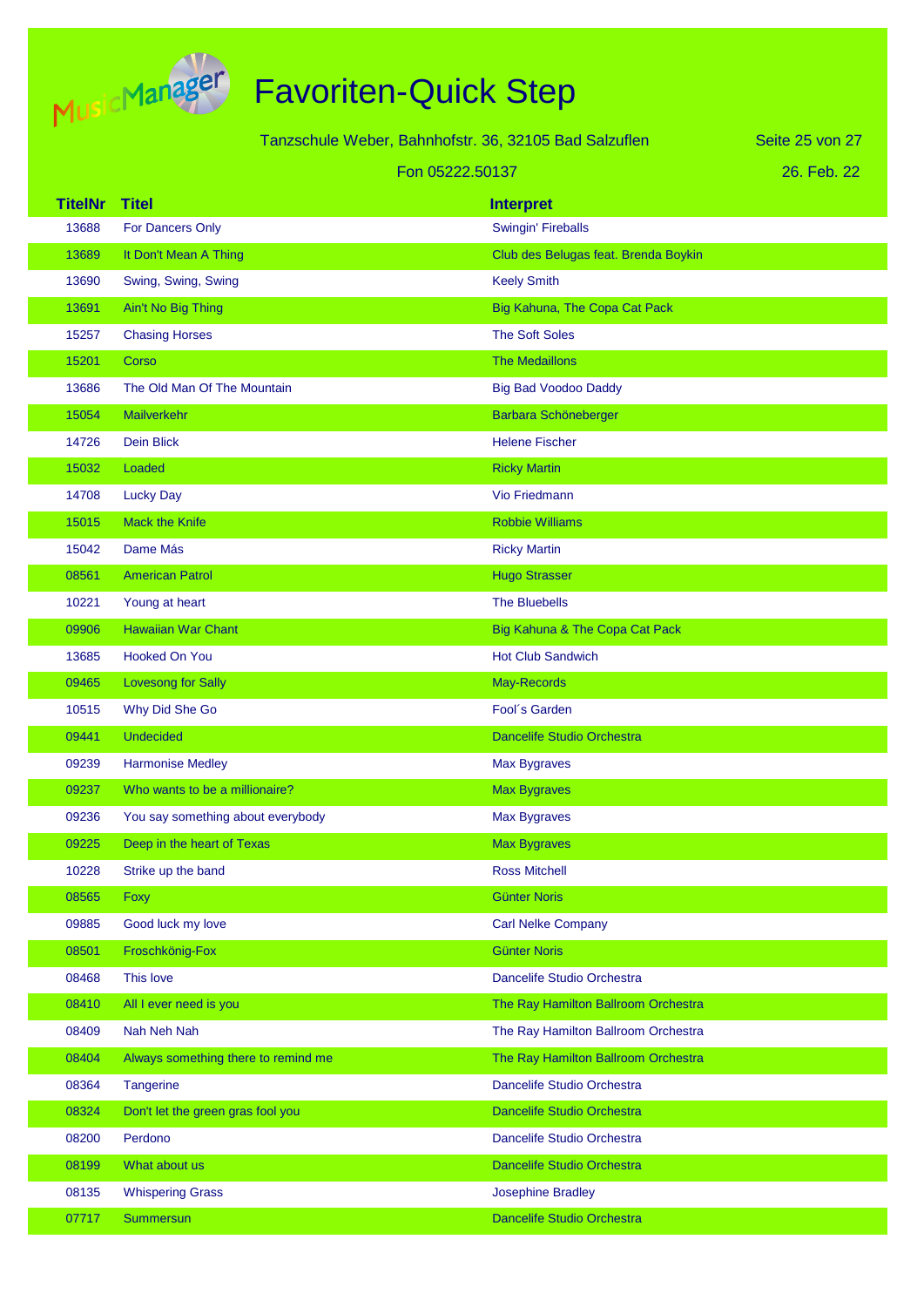

| Tanzschule Weber, Bahnhofstr. 36, 32105 Bad Salzuflen |                                                                             |                                   | Seite 26 von 27 |
|-------------------------------------------------------|-----------------------------------------------------------------------------|-----------------------------------|-----------------|
|                                                       | Fon 05222.50137                                                             |                                   | 26. Feb. 22     |
| <b>TitelNr</b>                                        | <b>Titel</b>                                                                | <b>Interpret</b>                  |                 |
| 08620                                                 | I won't dance                                                               | Peggy Lee                         |                 |
| 10988                                                 | If my friends could see me now                                              | Sammy Davis jr.                   |                 |
| 13684                                                 | Old Man Time                                                                | <b>Joe Pesci</b>                  |                 |
| 13683                                                 | <b>Muskrat Ramble</b>                                                       | The D's 3                         |                 |
| 13661                                                 | The Hanging Tree                                                            | <b>Marty Robbins</b>              |                 |
| 13660                                                 | <b>Wheels</b>                                                               | <b>Restless Heart</b>             |                 |
| 13484                                                 | Achtung! Achtung!                                                           | Die Prinzen                       |                 |
| 13480                                                 | Kann ich noch etwas für dich tun?                                           | <b>Die Prinzen</b>                |                 |
| 13408                                                 | If You're Thinking You Want A Stranger (There's One Coming Ho George Strait |                                   |                 |
| 13368                                                 | <b>Hey Brother</b>                                                          | <b>Avicii</b>                     |                 |
| 09461                                                 | Lay your head                                                               | May-Records                       |                 |
| 13135                                                 | Aurélie                                                                     | Wir sind Helden                   |                 |
| 10511                                                 | One of Us                                                                   | <b>Just Friends</b>               |                 |
| 10903                                                 | Over the rainbow                                                            | The Dirty Doggies                 |                 |
| 10755                                                 | Sleigh ride                                                                 | <b>Bert Kaempfert</b>             |                 |
| 10692                                                 | <b>Story</b>                                                                | <b>The Dirty Doggies</b>          |                 |
| 10704                                                 | Mary                                                                        | <b>Nick McKenzie</b>              |                 |
| 10708                                                 | Ramona                                                                      | <b>Nick McKenzie</b>              |                 |
| 10751                                                 | Holidays for bells                                                          | <b>Bert Kaempfert</b>             |                 |
| 13145                                                 | Wake Me Up                                                                  | <b>Avicii</b>                     |                 |
| 10754                                                 | Jingo jango                                                                 | <b>Bert Kaempfert</b>             |                 |
| 10851                                                 | Lucy                                                                        | <b>Jiving Rascals</b>             |                 |
| 10757                                                 | <b>Toy Parade</b>                                                           | <b>Bert Kaempfert</b>             |                 |
| 10842                                                 | Get me to the church on time                                                | <b>Stanley Holloway</b>           |                 |
| 09177                                                 | Shake hands and come out swinging                                           | <b>BadaBing BadaBoom</b>          |                 |
| 08863                                                 | The Lady is a tramp                                                         | Sammy Davis jr.                   |                 |
| 15631                                                 | <b>Lust For Life</b>                                                        | Iggy Pop                          |                 |
| 13359                                                 | <b>Star Wars Cantina Band</b>                                               | <b>Klaus Hallen Tanzorchester</b> |                 |
| 08366                                                 | After you've gone                                                           | Dancelife Studio Orchestra        |                 |
| 08506                                                 | Heinzelmännchen-Quick                                                       | <b>Günter Noris</b>               |                 |
| 13426                                                 | <b>His latest Flame</b>                                                     | <b>Klaus Hallen</b>               |                 |
| 09302                                                 | <b>Mack the Knife</b>                                                       | <b>Dancelife Studio Orchestra</b> |                 |
| 08470                                                 | Walk this way                                                               | Dancelife Studio Orchestra        |                 |
| 13323                                                 | Quicksilber                                                                 | Greger, Max - Tanzen '93          |                 |
| 08821                                                 | <b>Blue skies</b>                                                           | <b>Eva Cassidy</b>                |                 |
| 08822                                                 | Swinging the blues                                                          | <b>Gene Harris</b>                |                 |
| 09905                                                 | Ghosts of swing                                                             | Dr. Zoot                          |                 |
| 08137                                                 | <b>Kansas City Moods</b>                                                    | <b>Josephine Bradley</b>          |                 |